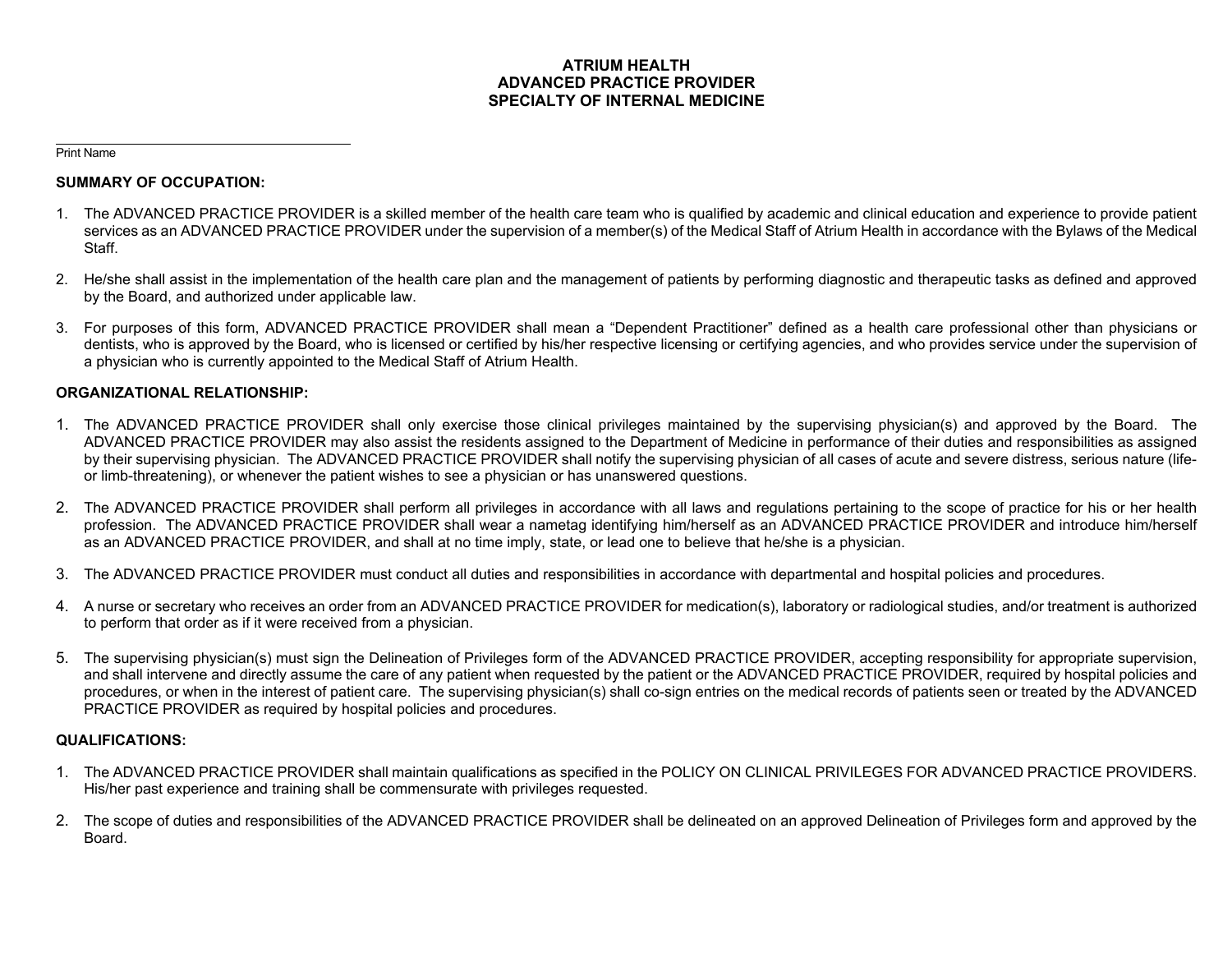#### Print Name

### **QUALIFICATIONS - continued:**

- 3. The Supervising Physician shall delegate only tasks and procedures to his or her ADVANCED PRACTICE PROVIDER which are within or contemplated by the clinical privileges granted to the Supervising Physician by the Medical Executive Committee and the Board of Commissioners and which the ADVANCED PRACTICE PROVIDER has been approved to perform. It is understood that the supervision of an ADVANCED PRACTICE PROVIDER shall never be transferred to a physician who is not currently a fully appointed member of Atrium Health Medical Staff.
- 4. If the Medical Staff appointment or Clinical Privileges of the Sponsoring Physician are resigned, revoked or terminated, the ADVANCED PRACTICE PROVIDER's permission to practice shall automatically terminate and his or her clinical privileges shall be automatically relinquished.

## **SUPERVISION:**

Except where the Delineation of Privileges form provides for Personal Supervision or Proximate Supervision, General Supervision (as defined below) will be required for all tasks and procedures performed by the ADVANCED PRACTICE PROVIDER.

- 1. "General Supervision" shall mean the procedure is furnished under the supervising physician's overall direction and control, but the physician is not required to be present during the procedure. General Supervision requires the performance of tasks and procedures in a manner that is consistent with state law, the applicable standard of care, Medical Staff Bylaws and hospital policies and procedures, but does not require Personal Supervision or Proximate Supervision, as those terms are defined below.
- 2. "Proximate Supervision for these procedures" shall mean the physical presence of a sponsoring/supervising physician in the hospital, in close proximity and immediately available to furnish assistance and direction to the ADVANCED PRACTICE PROVIDER as needed.
- 3. "Personal Supervision" shall mean the physical presence of a sponsoring/supervising physician in the room with the Allied Health Professional during the performance of a procedure.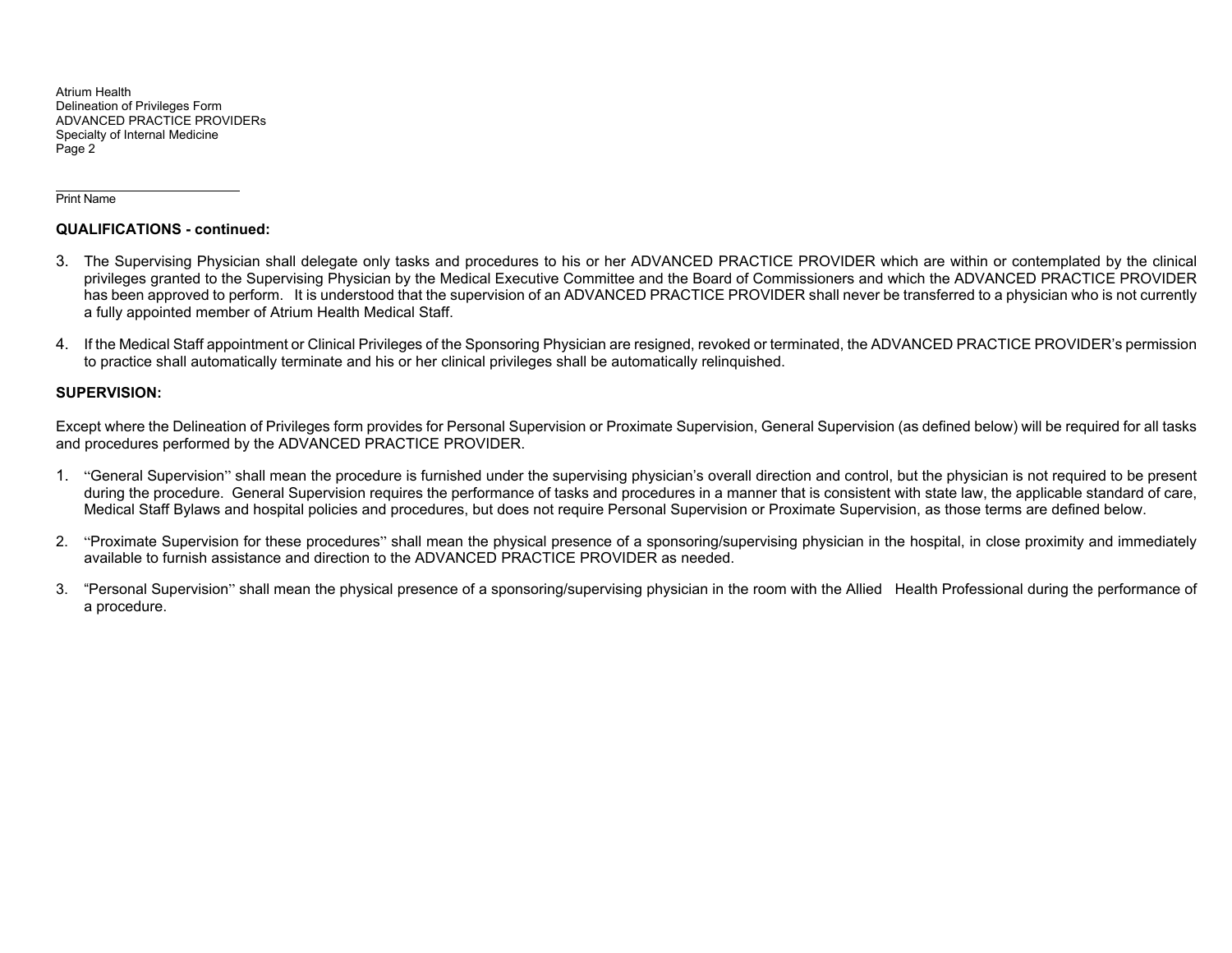## **ATRIUM HEALTH REAPPOINTMENT DELINEATION OF PRIVILEGES FORM ADVANCED PRACTICE PROVIDER SPECIALTIES OF INTERNAL MEDICINE**

Print Name

## **Initial appointment Reappointment Updated DOP/Sponsoring Physician Change**

**NOTE 1: "CORE" privileges cannot be amended or altered in any way.** 

**NOTE 2: ADVANCED PRACTICE PROVIDERs must apply for "CORE" privileges in order to be eligible for special procedure clinical privileges at any facility within Atrium Health.** 

**NOTE 3: Please note that the exercise of certain privileges enumerated herein is necessarily limited by the operational and resource constraints of the facility. All procedures must be performed within a clinical setting with the capabilities and organizational structure required to provide appropriate support.** 

### SPECIAL PRIVILEGES WITH QUALIFICATIONS AND/OR SPECIFIC CRITERIA - PROVIDE THE NUMBER OF PROCEDURES PERFORMED WITHIN THE PAST TWO YEARS **AND FACILITY WHERE THE PROCEDURES WERE PERFORMED.**

| <b>CMC</b> | <b>Pineville</b> | University<br>City | <b>CR</b> | Lincoln | <b>Cabarrus</b> | Union | Stanly | Anson | <b>Cleveland</b> |            | <b>GENERAL INTERNAL MEDICINE (ADULT)</b><br><b>CORE PRIVILEGES</b>                                                                                                                                                                                                                                                                                                                                                                                     |
|------------|------------------|--------------------|-----------|---------|-----------------|-------|--------|-------|------------------|------------|--------------------------------------------------------------------------------------------------------------------------------------------------------------------------------------------------------------------------------------------------------------------------------------------------------------------------------------------------------------------------------------------------------------------------------------------------------|
|            |                  |                    |           |         |                 |       |        |       |                  | CAPP-MED-1 | Provide care, treatment, and services consistent<br>with adult practice, including the performance of<br>physical exams, diagnosing conditions, the<br>development of treatment plans, health counseling<br>for patients within the age group of patients seen<br>by the sponsoring physician(s). The ADVANCED<br>PRACTICE PROVIDER may not admit patients to<br>the hospital but may initiate/place orders on behalf<br>of the supervising physician. |

The ADVANCED PRACTICE PROVIDER may, in consultation with the supervising physician, perform the following duties: initiate/place orders on behalf of the supervising physician; perform wound debridement and general care for superficial wounds and minor superficial surgical procedures; initiate referral to appropriate physician; make daily rounds on hospitalized patients with or at the direction of the supervising physician; obtain and record medical/social history and perform physical examinations including rectal and genitor-urinary examinations as indicated; order diagnostic testing and therapeutic modalities; perform field infiltrations of anesthetic solutions; perform incision and drainage of superficial abscesses; remove chest tubes; record progress notes; write discharge summaries; lumbar puncture.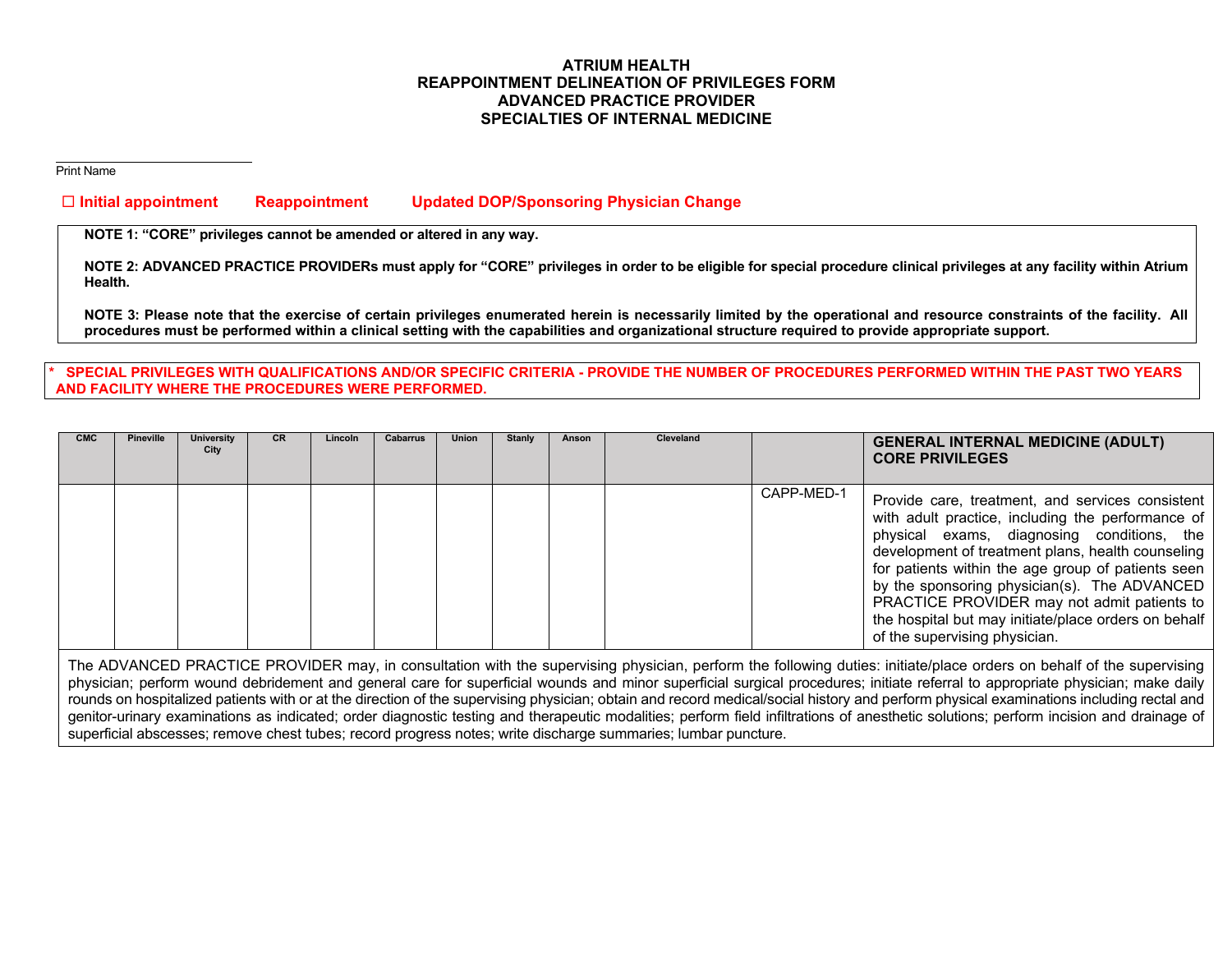Print Name

| <b>CMC</b> | Pine. | Univ. | <b>CR</b> | Lin. | CAB | Union | <b>Stanly</b> | Anson | <b>CLE</b> | <b>CAPP-MED-1</b>  |                                                                              |                                             | <b>SPECIAL PROCEDURES</b>                                                     |          |
|------------|-------|-------|-----------|------|-----|-------|---------------|-------|------------|--------------------|------------------------------------------------------------------------------|---------------------------------------------|-------------------------------------------------------------------------------|----------|
|            |       |       |           |      |     |       |               |       |            |                    | PROXIMATE SUPERVISION REQUIRED                                               | <b>Minimum</b><br><b>Number</b><br>Required | <b>Number</b><br>Performed<br><b>Within The</b><br>Past <sub>2</sub><br>Years | Location |
|            |       |       |           |      |     |       |               |       |            | CAPP-MED-1 (b)*    | PICC Lines (excluding<br>internal jugular lines and<br>subclavian placement) | 15                                          |                                                                               |          |
|            |       |       |           |      |     |       |               |       |            |                    | PERSONAL SUPERVISION REQUIRED                                                | <b>Minimum</b><br><b>Number</b><br>Required | <b>Number</b><br>Performed<br><b>Within The</b><br>Past 2<br>Years            | Location |
|            |       |       |           |      |     |       |               |       |            | CAPP-MED-1 (c)*    | Insertion of arterial lines                                                  | 10                                          |                                                                               |          |
|            |       |       |           |      |     |       |               |       |            | CAPP-MED-1 (d)*    | Cardiac Stress Testing -<br>Exercise                                         | 10                                          |                                                                               |          |
|            |       |       |           |      |     |       |               |       |            | CAPP-MED-1 (e)*    | Cardiac Stress Testing -<br>Drug Induced                                     | 10                                          |                                                                               |          |
|            |       |       |           |      |     |       |               |       |            | CAPP-MED-1 (f)*    | Insertion - Subcutaneous<br><b>Birth Control Implant</b>                     | 10                                          |                                                                               |          |
|            |       |       |           |      |     |       |               |       |            | CAPP-MED-1 $(g)^*$ | Removal - Subcutaneous<br><b>Birth Control Implant</b>                       | 10                                          |                                                                               |          |
|            |       |       |           |      |     |       |               |       |            | CAPP-MED-1 (h)*    | Joint Injections                                                             | 10                                          |                                                                               |          |
|            |       |       |           |      |     |       |               |       |            | CAPP-MED-1 (i)*    | Incision and Drainage of<br><b>Superficial Abscess</b>                       | 10                                          |                                                                               |          |

**Maintenance Criteria for Continued Special Privileges (CAPP-MED-1):** 

The Practitioner must submit a representative sample of a minimum of ten (10) cases, to include at least two (2) cases for each special privilege held, over the past two (2) years based on acceptable results of ongoing professional practice evaluation and outcomes to reapply for current special privileges. This will be reviewed at the time of reappointment. Practitioners who would like to continue to hold any special privileges but are unable to document the minimal number will be requested to voluntarily withdraw their request for such privileges and to complete the necessary proctoring forms.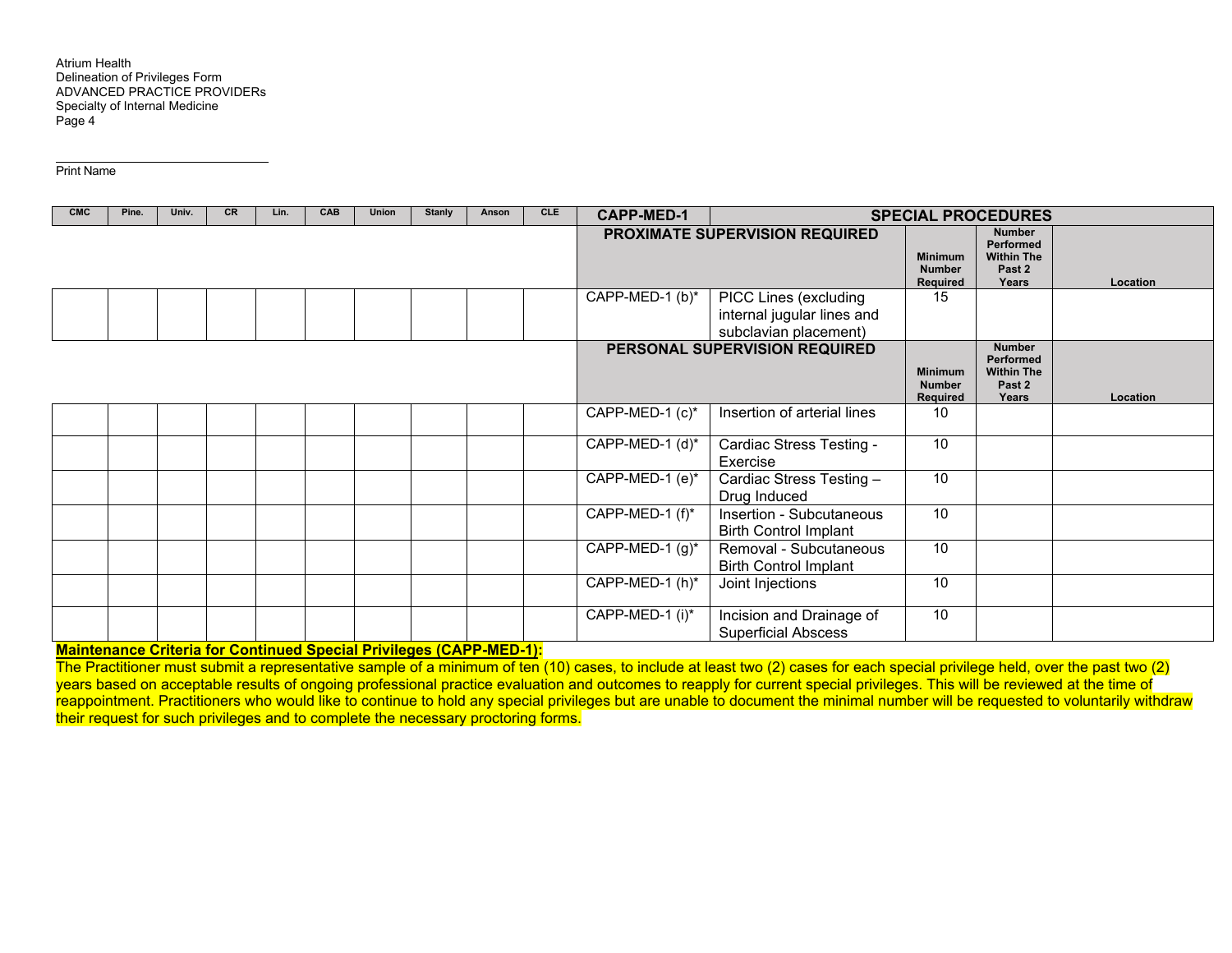Print Name

| <b>CMC</b> | <b>Pineville</b> | University<br>City | <b>CR</b> | Lincoln | <b>Cabarrus</b> | <b>Union</b> | Stanly | Anson | <b>Cleveland</b> |            | ALLERGY AND IMMUNOLOGY CORE<br><b>PRIVILEGES</b>                                                                                                                                                                                                                                                                                                                                                                                                                                                                                                            |
|------------|------------------|--------------------|-----------|---------|-----------------|--------------|--------|-------|------------------|------------|-------------------------------------------------------------------------------------------------------------------------------------------------------------------------------------------------------------------------------------------------------------------------------------------------------------------------------------------------------------------------------------------------------------------------------------------------------------------------------------------------------------------------------------------------------------|
|            |                  |                    |           |         |                 |              |        |       | N/A              | CAPP-MED-2 | Provide care, treatment, and services consistent<br>with patients presenting with conditions or<br>disorders involving the immune system, both<br>acquired and congenital, including the<br>performance of physical exams, diagnosing<br>conditions, the development of treatment plans,<br>health counseling for patients within the age<br>group of patients seen by the sponsoring<br>physician(s). The ADVANCED PRACTICE<br>PROVIDER may not admit patients to the<br>hospital but may initiate/place orders on behalf of<br>the supervising physician. |
|            |                  |                    |           |         |                 |              |        |       |                  |            |                                                                                                                                                                                                                                                                                                                                                                                                                                                                                                                                                             |

The ADVANCED PRACTICE PROVIDER may, in consultation with the supervising physician, perform the following duties: initiate/place orders on behalf of the supervising physician; initiate referral to appropriate physician; make daily rounds on hospitalized patients with or at the direction of the supervising physician; obtain and record medical/social history and perform physical examinations; order diagnostic testing and therapeutic modalities; record progress notes; write discharge summaries.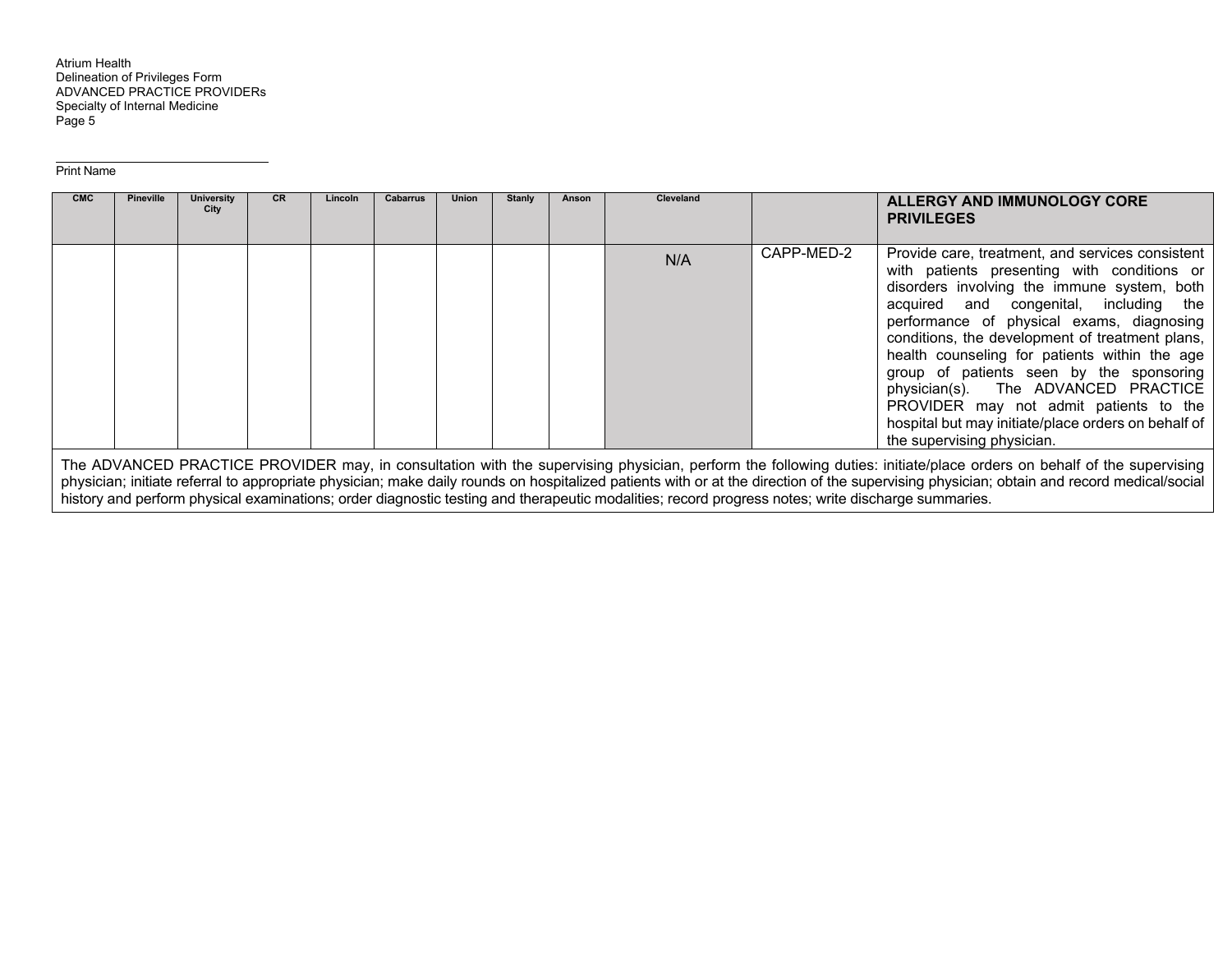| <b>CMC</b> | <b>Pineville</b> |       | <b>University</b> | CR   | Lincoln | <b>Cabarrus</b> |               | <b>Union</b> | <b>Stanly</b><br>Anson | Cleveland                                                                                                                                    |                                     |                                  |                                            | <b>CARDIOVASCULAR DISEASE CORE</b>                                                                                                                                                     |
|------------|------------------|-------|-------------------|------|---------|-----------------|---------------|--------------|------------------------|----------------------------------------------------------------------------------------------------------------------------------------------|-------------------------------------|----------------------------------|--------------------------------------------|----------------------------------------------------------------------------------------------------------------------------------------------------------------------------------------|
|            |                  |       | City              |      |         |                 |               |              |                        |                                                                                                                                              |                                     | <b>PRIVILEGES</b>                |                                            |                                                                                                                                                                                        |
|            |                  |       |                   |      |         |                 |               |              |                        |                                                                                                                                              |                                     |                                  |                                            |                                                                                                                                                                                        |
|            |                  |       |                   |      |         |                 |               |              |                        |                                                                                                                                              | CAPP-MED-3                          | Provide                          | comprehensive care                         | to<br>patients                                                                                                                                                                         |
|            |                  |       |                   |      |         |                 |               |              |                        |                                                                                                                                              |                                     |                                  |                                            | diagnosed with cardiovascular disease and those                                                                                                                                        |
|            |                  |       |                   |      |         |                 |               |              |                        |                                                                                                                                              |                                     |                                  |                                            | identified as at risk for cardiac vascular events                                                                                                                                      |
|            |                  |       |                   |      |         |                 |               |              |                        |                                                                                                                                              |                                     |                                  |                                            | within the age group of patients seen by the                                                                                                                                           |
|            |                  |       |                   |      |         |                 |               |              |                        |                                                                                                                                              |                                     | supervising physician.           |                                            | The ADVANCED<br>PRACTICE PROVIDER may not admit patients                                                                                                                               |
|            |                  |       |                   |      |         |                 |               |              |                        |                                                                                                                                              |                                     |                                  |                                            | to the hospital but may initiate/place orders on                                                                                                                                       |
|            |                  |       |                   |      |         |                 |               |              |                        |                                                                                                                                              |                                     |                                  | behalf of the supervising physician.       |                                                                                                                                                                                        |
|            |                  |       |                   |      |         |                 |               |              |                        |                                                                                                                                              |                                     |                                  |                                            | The ADVANCED PRACTICE PROVIDER may, in consultation with the supervising physician, perform the following duties: initiate/place orders on behalf of the supervising                   |
|            |                  |       |                   |      |         |                 |               |              |                        |                                                                                                                                              |                                     |                                  |                                            | physician; perform wound debridement and general care for superficial wounds and minor superficial surgical procedures; initiate referral to appropriate physician; make daily         |
|            |                  |       |                   |      |         |                 |               |              |                        |                                                                                                                                              |                                     |                                  |                                            | rounds on hospitalized patients with or at the direction of the supervising physician; obtain and record medical/social history and perform physical examinations including rectal     |
|            |                  |       |                   |      |         |                 |               |              |                        |                                                                                                                                              |                                     |                                  |                                            | and genitor-urinary examinations as indicated; order diagnostic testing and therapeutic modalities; perform field infiltrations of anesthetic solutions; perform incision and drainage |
|            |                  |       |                   |      |         |                 |               |              |                        |                                                                                                                                              |                                     |                                  |                                            | of superficial abscesses; preliminary interpretation of electrocardiogram with physician consultation; record progress notes; write discharge summaries. Provide basic care and        |
|            |                  |       |                   |      |         |                 |               |              |                        | management of patients with implantation of artificial heart and mechanical devices to support or replace the heart partially or totally.    |                                     |                                  |                                            |                                                                                                                                                                                        |
|            |                  |       |                   |      |         |                 |               |              |                        |                                                                                                                                              |                                     |                                  |                                            |                                                                                                                                                                                        |
|            |                  |       |                   |      |         |                 |               |              |                        | Directing/Performing Advanced Cardiac Life Support (ACLS) in accordance with certification. Documentation of current certification required. |                                     |                                  |                                            |                                                                                                                                                                                        |
| <b>CMC</b> | Pine.            | Univ. | CR                | Lin. | CAB     | <b>Union</b>    | <b>Stanly</b> | Anson        | <b>CLE</b>             | CAPP-MED-3                                                                                                                                   |                                     |                                  | <b>SPECIAL PROCEDURES</b>                  |                                                                                                                                                                                        |
|            |                  |       |                   |      |         |                 |               |              |                        |                                                                                                                                              | <b>PROXIMATE SUPERVISION</b>        |                                  | <b>Number</b><br><b>Performed</b>          |                                                                                                                                                                                        |
|            |                  |       |                   |      |         |                 |               |              |                        |                                                                                                                                              | <b>REQUIRED</b>                     | <b>Minimum</b>                   | <b>Within The</b>                          |                                                                                                                                                                                        |
|            |                  |       |                   |      |         |                 |               |              |                        |                                                                                                                                              |                                     | <b>Number</b><br><b>Required</b> | Past 2<br>Years                            | Location                                                                                                                                                                               |
|            |                  |       |                   |      |         |                 |               |              |                        | CAPP-MED-3 (a)*                                                                                                                              | Insertion of                        | 10                               |                                            |                                                                                                                                                                                        |
|            |                  |       |                   |      | N/A     |                 | N/A           |              | N/A                    |                                                                                                                                              | <b>Central Venous</b>               |                                  |                                            |                                                                                                                                                                                        |
|            |                  |       |                   |      |         |                 |               |              |                        |                                                                                                                                              | Catheters                           |                                  |                                            |                                                                                                                                                                                        |
| <b>CMC</b> | Pine.            | Univ. | <b>CR</b>         | Lin. | CAB     | <b>Union</b>    | Stanly        | Anson        | <b>CLE</b>             | CAPP-MED-3                                                                                                                                   |                                     |                                  | <b>SPECIAL PROCEDURES</b><br><b>Number</b> |                                                                                                                                                                                        |
|            |                  |       |                   |      |         |                 |               |              |                        |                                                                                                                                              | <b>GENERAL SUPERVISION REQUIRED</b> |                                  | <b>Performed</b>                           |                                                                                                                                                                                        |
|            |                  |       |                   |      |         |                 |               |              |                        |                                                                                                                                              |                                     | <b>Minimum</b><br><b>Number</b>  | <b>Within The</b><br>Past 2                |                                                                                                                                                                                        |
|            |                  |       |                   |      |         |                 |               |              |                        |                                                                                                                                              |                                     | <b>Required</b>                  | Years                                      | Location                                                                                                                                                                               |
|            |                  |       |                   |      |         |                 |               |              |                        | CAPP-MED-3 (b)*                                                                                                                              | <b>Cardiac Stress</b>               | 10                               |                                            |                                                                                                                                                                                        |
|            |                  |       |                   |      |         |                 |               |              |                        |                                                                                                                                              | Testing $-$                         |                                  |                                            |                                                                                                                                                                                        |
|            |                  |       |                   |      |         |                 |               |              |                        |                                                                                                                                              | Exercise (This<br>includes the      |                                  |                                            |                                                                                                                                                                                        |
|            |                  |       |                   |      |         |                 |               |              |                        |                                                                                                                                              | ability to obtain                   |                                  |                                            |                                                                                                                                                                                        |
|            |                  |       |                   |      |         |                 |               |              |                        |                                                                                                                                              | the Confirmation                    |                                  |                                            |                                                                                                                                                                                        |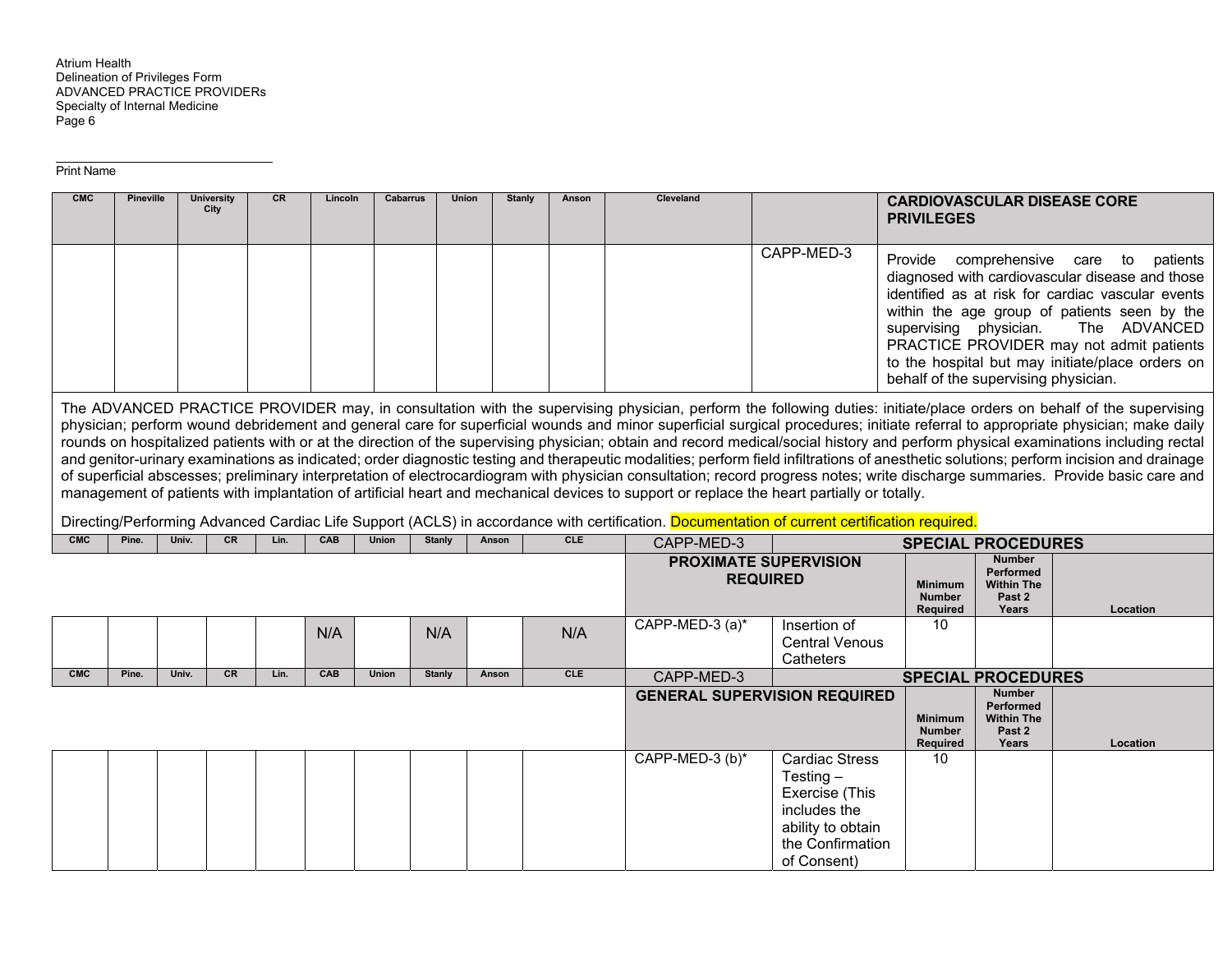Print Name

| <b>CMC</b> | Pine. | Univ. | <b>CR</b> | Lin. | CAB | Union        | Stanly                              | Anson | <b>CLE</b>                                  | CAPP-MED-3                                                         |                                                                                                                                  |                                             | <b>SPECIAL PROCEDURES</b>                                                 |          |
|------------|-------|-------|-----------|------|-----|--------------|-------------------------------------|-------|---------------------------------------------|--------------------------------------------------------------------|----------------------------------------------------------------------------------------------------------------------------------|---------------------------------------------|---------------------------------------------------------------------------|----------|
|            |       |       |           |      |     |              |                                     |       |                                             | <b>GENERAL SUPERVISION REQUIRED</b>                                |                                                                                                                                  | <b>Minimum</b><br><b>Number</b><br>Required | <b>Number</b><br><b>Performed</b><br><b>Within The</b><br>Past 2<br>Years | Location |
|            |       |       |           |      |     |              |                                     |       |                                             | CAPP-MED-3 (c)*                                                    | <b>Cardiac Stress</b><br>Testing - Drug<br>Induced (This<br>includes the<br>ability to obtain<br>the Confirmation<br>of Consent) | 10                                          |                                                                           |          |
| <b>CMC</b> | Pine. | Univ. | CR        | Lin. | CAB | <b>Union</b> | <b>Stanly</b>                       | Anson | CLE                                         | CAPP-MED-3                                                         |                                                                                                                                  |                                             | <b>SPECIAL PROCEDURES</b>                                                 |          |
|            |       |       |           |      |     |              | <b>GENERAL SUPERVISION REQUIRED</b> |       | <b>Minimum</b><br><b>Number</b><br>Required | <b>Number</b><br>Performed<br><b>Within The</b><br>Past 2<br>Years | Location                                                                                                                         |                                             |                                                                           |          |
|            |       |       |           |      | N/A |              | N/A                                 |       | N/A                                         | CAPP-MED-3 (d)*                                                    | <b>Tilt Table Testing</b><br>(This includes<br>the ability to<br>obtain the<br>Confirmation of<br>Consent)                       | 10                                          |                                                                           |          |
|            |       |       |           |      |     |              |                                     |       |                                             | CAPP-MED-3(e)                                                      | Implantable Loop<br>Recorder<br>Implantation and<br>Removal                                                                      | 10                                          |                                                                           |          |

## **Maintenance Criteria for Continued Special Privileges (CAPP-MED-3):**

The Practitioner must submit a representative sample of a minimum of ten (10) cases, to include at least two (2) cases for each special privilege held, over the past two (2) years based on acceptable results of ongoing professional practice evaluation and outcomes to reapply for current special privileges. This will be reviewed at the time of reappointment. Practitioners who would like to continue to hold any special privileges but are unable to document the minimal number will be requested to voluntarily withdraw their request for such privileges and to complete the necessary proctoring forms.

• CAPP – MED-3(e) Implantable Loop Recorder Implantation and Removal - (ten) 10 cases over the past two (2) years.

maximum of 50% performed in the approved simulation laboratory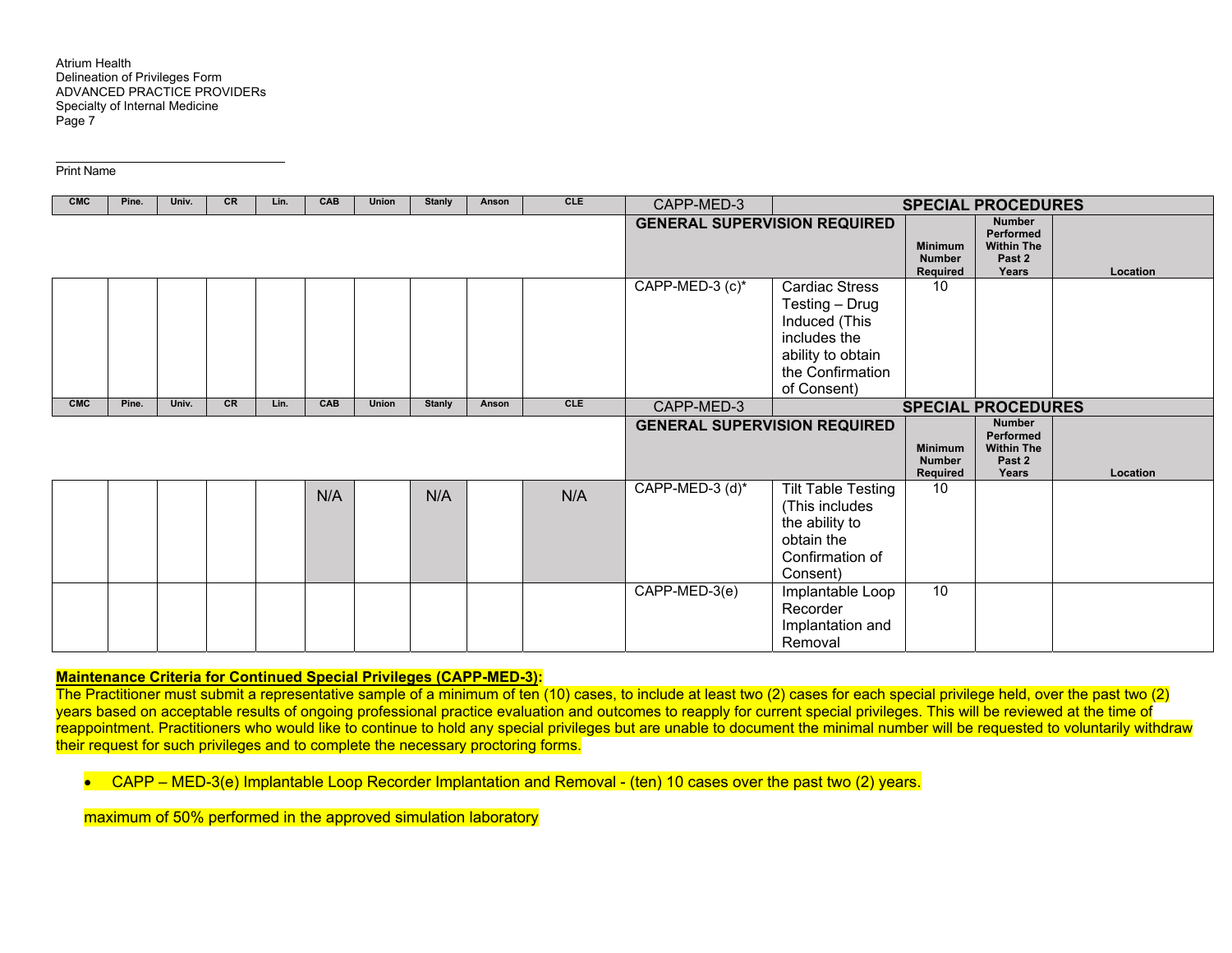| <b>CMC</b> | <b>Pineville</b> | <b>University</b><br>City                                    | CR   | Lincoln | <b>Cabarrus</b> | Union         | <b>Stanly</b> | Anson      | <b>Cleveland</b>                                                                                                                                                                                                                                                                                                                                                                                                                                                                                                                                                                                                                                                                                                                                                                                                                                                                                                                                                                                                                                                                                                                                                                                                                                                                                                                                                                                                                                                                                                          |                                                                                                                                                                                                                                                                                                                                                                                                                                                                                                                                                                                                                                                                                                              |                                             | <b>PRIVILEGES</b>                                                  | <b>CRITICAL CARE MEDICINE CORE</b> |  |  |
|------------|------------------|--------------------------------------------------------------|------|---------|-----------------|---------------|---------------|------------|---------------------------------------------------------------------------------------------------------------------------------------------------------------------------------------------------------------------------------------------------------------------------------------------------------------------------------------------------------------------------------------------------------------------------------------------------------------------------------------------------------------------------------------------------------------------------------------------------------------------------------------------------------------------------------------------------------------------------------------------------------------------------------------------------------------------------------------------------------------------------------------------------------------------------------------------------------------------------------------------------------------------------------------------------------------------------------------------------------------------------------------------------------------------------------------------------------------------------------------------------------------------------------------------------------------------------------------------------------------------------------------------------------------------------------------------------------------------------------------------------------------------------|--------------------------------------------------------------------------------------------------------------------------------------------------------------------------------------------------------------------------------------------------------------------------------------------------------------------------------------------------------------------------------------------------------------------------------------------------------------------------------------------------------------------------------------------------------------------------------------------------------------------------------------------------------------------------------------------------------------|---------------------------------------------|--------------------------------------------------------------------|------------------------------------|--|--|
|            |                  |                                                              | N/A  |         |                 |               |               |            |                                                                                                                                                                                                                                                                                                                                                                                                                                                                                                                                                                                                                                                                                                                                                                                                                                                                                                                                                                                                                                                                                                                                                                                                                                                                                                                                                                                                                                                                                                                           | Management of care including risk appraisal,<br>CAPP-MED-4<br>interpretation of diagnostic tests, providing<br>treatment for patients with complex needs who are<br>critically ill within the age group of patients seen by<br>the sponsoring<br>physician(s) (inclusive of<br>neurological or postneurosurgical, postsurgical,<br>postcardiac/thoracic surgical care). The ADVANCED<br>PRACTICE PROVIDER may not admit patients to<br>the hospital but may initiate/place orders on behalf<br>of the supervising physician.<br>The ADVANCED PRACTICE PROVIDER may, in consultation with the supervising physician, perform the following duties: initiate/place admission, transfer and discharge orders on |                                             |                                                                    |                                    |  |  |
|            |                  |                                                              |      |         |                 |               |               |            |                                                                                                                                                                                                                                                                                                                                                                                                                                                                                                                                                                                                                                                                                                                                                                                                                                                                                                                                                                                                                                                                                                                                                                                                                                                                                                                                                                                                                                                                                                                           |                                                                                                                                                                                                                                                                                                                                                                                                                                                                                                                                                                                                                                                                                                              |                                             |                                                                    |                                    |  |  |
|            |                  | initiate referral to appropriate physician; lumbar puncture. |      |         |                 |               |               |            | behalf of the supervising physician; Perform history and physical examinations on new admissions or consultations at the direction of the supervising physician; make daily rounds on<br>hospitalized patients with or at the direction of the supervising physician; obtain and record medical/social history and perform physical examinations including rectal and genitourinary<br>examinations as indicated; record progress notes; document discharge and transfer summaries; order and interpret electrocardiograms with second reading by the supervising<br>physician; order and perform initial interpretations of radiographic exam with second reading by the supervising physician and/or radiologist; may order diagnostic testing and therapeutic<br>modalities; including laboratory tests, blood and blood product administration, medications, treatments, ventilator management, IV fluids and electrolytes; perform endotracheal<br>extubation; may remove chest tubes; perform tracheal tube changes, downsizing or decannulation; perform local infiltration of anesthetic solutions; order topical anesthesia; perform<br>wound debridement and general care for superficial wounds and minor superficial surgical procedures; perform incision and drainage of superficial abscesses with and without packing;<br>peg tube replacement-mature tract; emergent management of acute cardiopulmonary arrest following Advanced Cardiac Life Support (ACLS) in accordance with current certification; |                                                                                                                                                                                                                                                                                                                                                                                                                                                                                                                                                                                                                                                                                                              |                                             |                                                                    |                                    |  |  |
| CMC        | Pine.            | Univ.<br><b>CR</b>                                           | Lin. | CAB     | <b>Union</b>    | <b>Stanly</b> | Anson         | <b>CLE</b> |                                                                                                                                                                                                                                                                                                                                                                                                                                                                                                                                                                                                                                                                                                                                                                                                                                                                                                                                                                                                                                                                                                                                                                                                                                                                                                                                                                                                                                                                                                                           |                                                                                                                                                                                                                                                                                                                                                                                                                                                                                                                                                                                                                                                                                                              | <b>SPECIAL PROCEDURES</b>                   |                                                                    |                                    |  |  |
|            |                  |                                                              |      |         |                 |               |               |            |                                                                                                                                                                                                                                                                                                                                                                                                                                                                                                                                                                                                                                                                                                                                                                                                                                                                                                                                                                                                                                                                                                                                                                                                                                                                                                                                                                                                                                                                                                                           | Must apply for and maintain Critical Care Medicine Core Privileges                                                                                                                                                                                                                                                                                                                                                                                                                                                                                                                                                                                                                                           |                                             |                                                                    |                                    |  |  |
|            |                  |                                                              |      |         |                 |               |               |            |                                                                                                                                                                                                                                                                                                                                                                                                                                                                                                                                                                                                                                                                                                                                                                                                                                                                                                                                                                                                                                                                                                                                                                                                                                                                                                                                                                                                                                                                                                                           | PROXIMATE SUPERVISION<br><b>REQUIRED</b>                                                                                                                                                                                                                                                                                                                                                                                                                                                                                                                                                                                                                                                                     | <b>Minimum</b><br><b>Number</b><br>Required | <b>Number</b><br>Performed<br><b>Within The</b><br>Past 2<br>Years | Location                           |  |  |
|            |                  | N/A                                                          |      |         |                 |               |               |            | $\overline{CAPP-MED-4(a)^*}$                                                                                                                                                                                                                                                                                                                                                                                                                                                                                                                                                                                                                                                                                                                                                                                                                                                                                                                                                                                                                                                                                                                                                                                                                                                                                                                                                                                                                                                                                              | Insertion of Chest<br><b>Tubes</b>                                                                                                                                                                                                                                                                                                                                                                                                                                                                                                                                                                                                                                                                           | 10                                          |                                                                    |                                    |  |  |
|            |                  | N/A                                                          |      |         |                 |               |               |            | CAPP-MED-4(b)*                                                                                                                                                                                                                                                                                                                                                                                                                                                                                                                                                                                                                                                                                                                                                                                                                                                                                                                                                                                                                                                                                                                                                                                                                                                                                                                                                                                                                                                                                                            | Insertion of Central<br><b>Venous Catheters</b><br>(Subclavian)                                                                                                                                                                                                                                                                                                                                                                                                                                                                                                                                                                                                                                              | 10                                          |                                                                    |                                    |  |  |
|            |                  | N/A                                                          |      |         |                 |               |               |            | CAPP-MED-4(c)*                                                                                                                                                                                                                                                                                                                                                                                                                                                                                                                                                                                                                                                                                                                                                                                                                                                                                                                                                                                                                                                                                                                                                                                                                                                                                                                                                                                                                                                                                                            | Peripherally<br><b>Inserted Central</b><br><b>Venous Catheters</b><br>(PICC) Lines                                                                                                                                                                                                                                                                                                                                                                                                                                                                                                                                                                                                                           | 15                                          |                                                                    |                                    |  |  |
|            |                  | N/A                                                          |      |         |                 |               |               |            | CAPP-MED-4(d)*                                                                                                                                                                                                                                                                                                                                                                                                                                                                                                                                                                                                                                                                                                                                                                                                                                                                                                                                                                                                                                                                                                                                                                                                                                                                                                                                                                                                                                                                                                            | Insertion of<br><b>Pulmonary Artery</b><br>Catheters                                                                                                                                                                                                                                                                                                                                                                                                                                                                                                                                                                                                                                                         | 10                                          |                                                                    |                                    |  |  |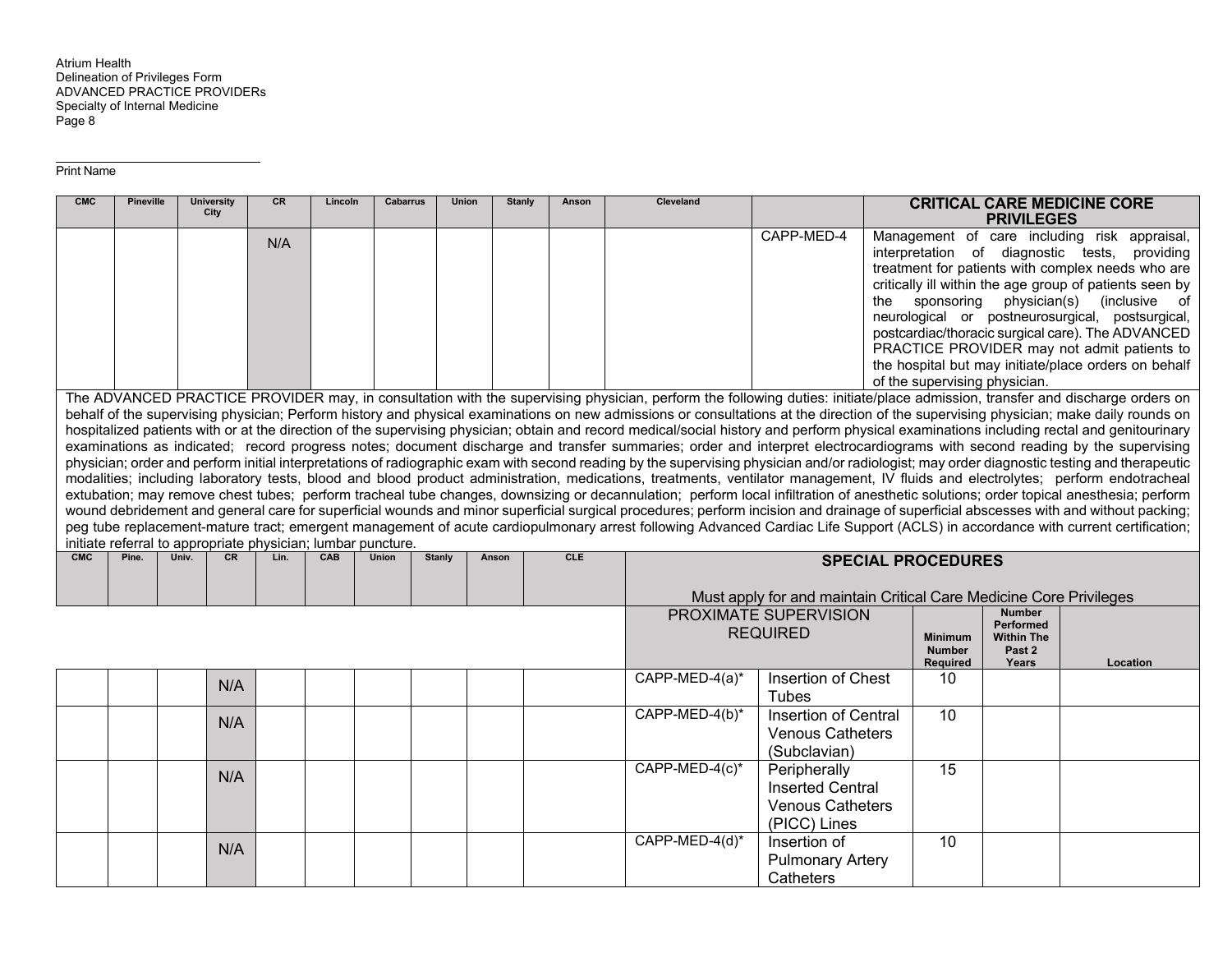| <b>CMC</b> | Pine. | Univ. | <b>CR</b> | Lin. | CAB | <b>Union</b> | <b>Stanly</b> | Anson | <b>CLE</b> |                   | <b>SPECIAL PROCEDURES</b>                                          |                           |                                |          |
|------------|-------|-------|-----------|------|-----|--------------|---------------|-------|------------|-------------------|--------------------------------------------------------------------|---------------------------|--------------------------------|----------|
|            |       |       |           |      |     |              |               |       |            |                   |                                                                    |                           |                                |          |
|            |       |       |           |      |     |              |               |       |            |                   | Must apply for and maintain Critical Care Medicine Core Privileges |                           |                                |          |
|            |       |       |           |      |     |              |               |       |            |                   | PROXIMATE SUPERVISION                                              |                           | <b>Number</b><br>Performed     |          |
|            |       |       |           |      |     |              |               |       |            |                   | <b>REQUIRED</b>                                                    | <b>Minimum</b>            | <b>Within The</b>              |          |
|            |       |       |           |      |     |              |               |       |            |                   |                                                                    | <b>Number</b>             | Past 2                         |          |
|            |       |       |           |      |     |              |               |       |            |                   |                                                                    | Required                  | Years                          | Location |
|            |       |       | N/A       |      |     |              |               |       |            | CAPP-MED-4(e)*    | Intra-aortic balloon                                               | 5                         |                                |          |
|            |       |       |           |      |     |              |               |       |            |                   | pump removal                                                       |                           |                                |          |
|            |       |       |           |      |     |              |               |       |            |                   | PERSONAL SUPERVISION                                               |                           | <b>Number</b><br>Performed     |          |
|            |       |       |           |      |     |              |               |       |            |                   | <b>REQUIRED</b>                                                    | <b>Minimum</b>            | <b>Within The</b>              |          |
|            |       |       |           |      |     |              |               |       |            |                   |                                                                    | <b>Number</b><br>Required | Past 2<br>Years                | Location |
|            |       |       |           |      |     |              |               |       |            | CAPP-MED-4(f)*    | Fiberoptic                                                         | 10                        |                                |          |
|            |       |       | N/A       |      |     |              |               |       |            |                   | Bronchoscopy in                                                    |                           |                                |          |
|            |       |       |           |      |     |              |               |       |            |                   | the intubated                                                      |                           |                                |          |
|            |       |       |           |      |     |              |               |       |            |                   | patient for removal                                                |                           |                                |          |
|            |       |       |           |      |     |              |               |       |            |                   | of secretions                                                      |                           |                                |          |
|            |       |       |           |      |     |              |               |       |            |                   | diagnosis of                                                       |                           |                                |          |
|            |       |       |           |      |     |              |               |       |            |                   | pneumonia                                                          |                           |                                |          |
|            |       |       |           |      |     |              |               |       |            |                   | ** GENERAL SUPERVISION                                             |                           | <b>Number</b>                  |          |
|            |       |       |           |      |     |              |               |       |            |                   | <b>REQUIRED</b>                                                    | <b>Minimum</b>            | Performed<br><b>Within The</b> |          |
|            |       |       |           |      |     |              |               |       |            |                   |                                                                    | <b>Number</b>             | Past 2                         |          |
|            |       |       |           |      |     |              |               |       |            |                   |                                                                    | Required                  | Years                          | Location |
|            |       |       | N/A       |      |     |              |               |       |            | $CAPP-MED-4(g)^*$ | Emergency/Urgent                                                   | 10                        |                                |          |
|            |       |       |           |      |     |              |               |       |            |                   | Endotracheal                                                       |                           |                                |          |
|            |       |       |           |      |     |              |               |       |            |                   | Intubation                                                         |                           |                                |          |
|            |       |       | N/A       |      |     |              |               |       |            | CAPP-MED-4(h)*    | Thoracentesis                                                      | 10                        |                                |          |
|            |       |       |           |      |     |              |               |       |            | CAPP-MED-4(i)*    | Paracentesis                                                       | 10                        |                                |          |
|            |       |       | N/A       |      |     |              |               |       |            |                   |                                                                    |                           |                                |          |
|            |       |       | N/A       |      |     |              |               |       |            | CAPP-MED-4(k)*    | Insertion of                                                       | 15                        |                                |          |
|            |       |       |           |      |     |              |               |       |            |                   | Percutaneous                                                       |                           |                                |          |
|            |       |       |           |      |     |              |               |       |            |                   | <b>Arterial Lines</b>                                              |                           |                                |          |
|            |       |       | N/A       |      |     |              |               |       |            | CAPP-MED-4(I)*    | Insertion of Central                                               | 15                        |                                |          |
|            |       |       |           |      |     |              |               |       |            |                   | Venous                                                             |                           |                                |          |
|            |       |       |           |      |     |              |               |       |            |                   | Catheters(Femoral/                                                 |                           |                                |          |
|            |       |       |           |      |     |              |               |       |            |                   | Internal Jugular)                                                  |                           |                                |          |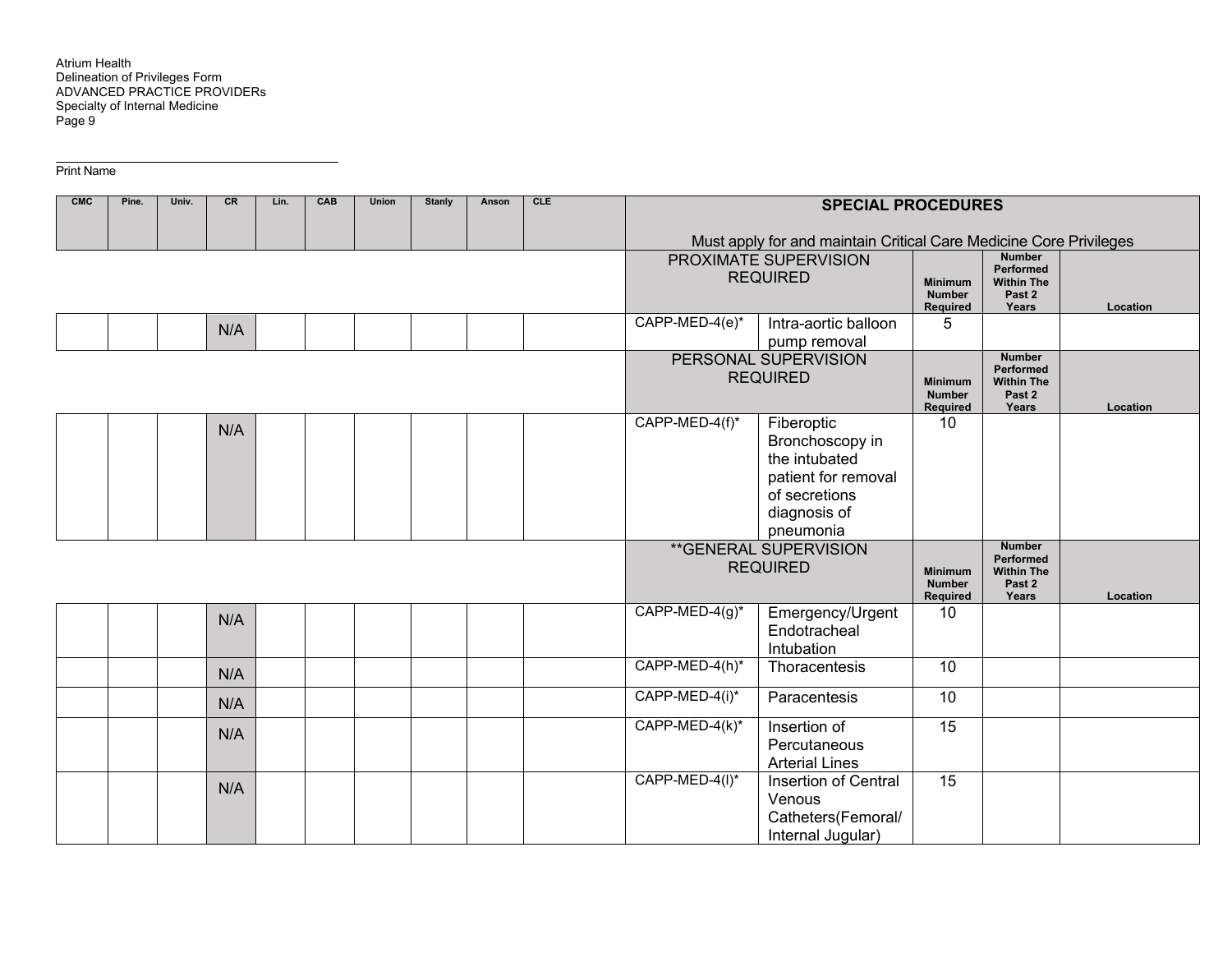Print Name

# **Maintenance Criteria for Continued Privileges (CAPP-MED-4) General Supervision Special Procedures\*\*:**

The Practitioner must provide documentation of current clinical competence and performance of a minimum number of procedures over a two (2) year period based on results of ongoing professional practice evaluation and outcomes to be eligible to reapply for privileges. This will be reviewed at the time of reappointment. Practitioners who would like to continue to hold privileges but who are not able to document the minimal number of cases will be requested to voluntarily withdraw their request for such clinical privileges.

| <b>Insertion of Central Venous Catheters (Femoral/Internal Jugular)</b> | 10. |
|-------------------------------------------------------------------------|-----|
| • Paracentesis                                                          |     |
| • Percutaneous Arterial Lines (radial femoral)                          |     |
| • Thoracentesis                                                         |     |
| <b>Emergency/Urgent Endotracheal Intubation</b>                         |     |

\*\*maximum of 50% performed in the approved simulation laboratory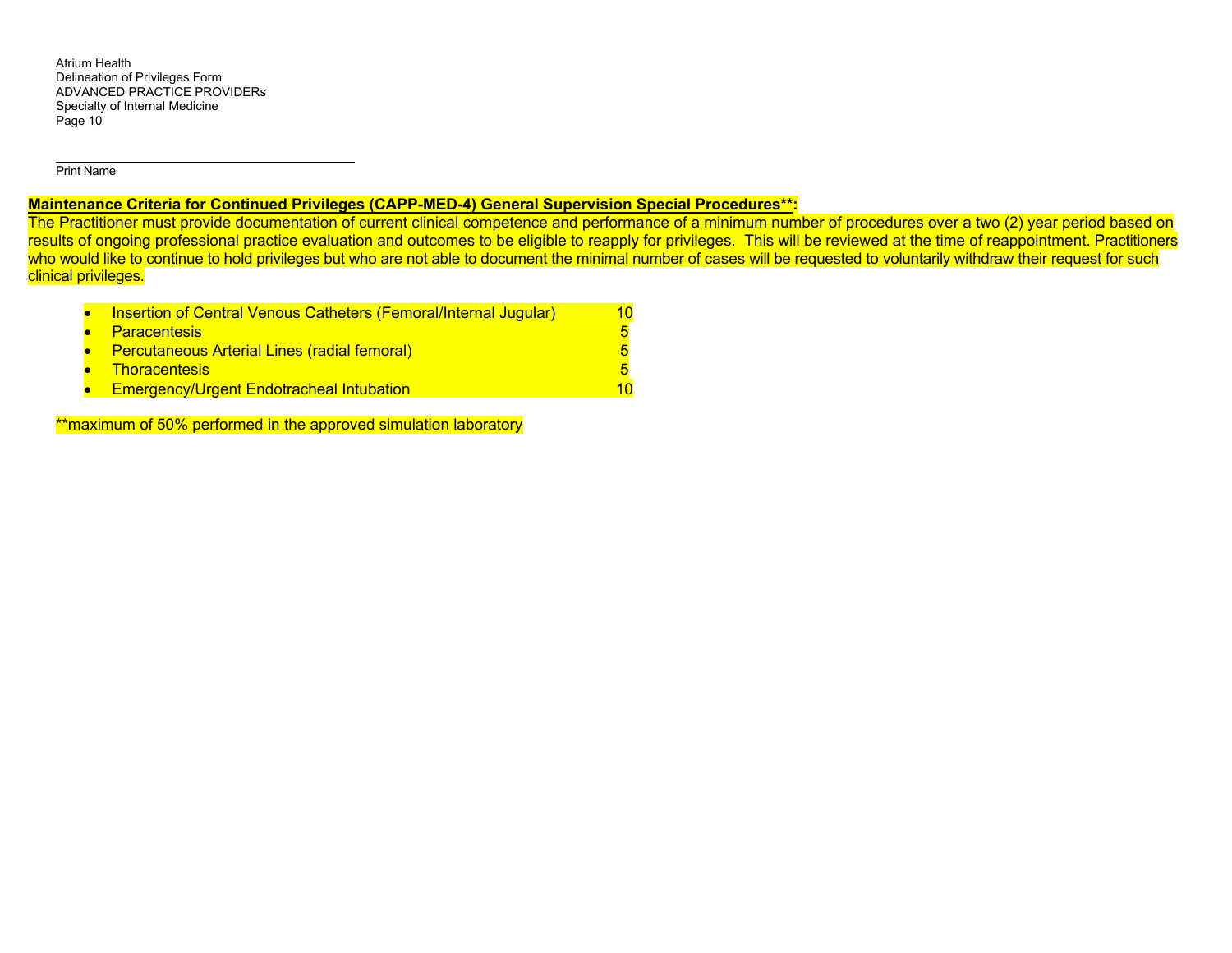| <b>CMC</b> | <b>Pineville</b> | <b>University</b><br>City                                                  | CR   | Lincoln | <b>Cabarrus</b> | <b>Union</b>  | <b>Stanly</b> | Anson      | Cleveland                                                                              |                                                                 | <b>SPECIALTY OF DERMATOLOGY</b>                                                                                                                                                                                                                                                                                                                                                                                                                                                                                                                                                                                                                                                                                                                                                                                                                                                                                                                                                                                     |                                                                           |                                                                                                                                                                                                                                                                                                                                                                                                                                                                                                                                                             |  |
|------------|------------------|----------------------------------------------------------------------------|------|---------|-----------------|---------------|---------------|------------|----------------------------------------------------------------------------------------|-----------------------------------------------------------------|---------------------------------------------------------------------------------------------------------------------------------------------------------------------------------------------------------------------------------------------------------------------------------------------------------------------------------------------------------------------------------------------------------------------------------------------------------------------------------------------------------------------------------------------------------------------------------------------------------------------------------------------------------------------------------------------------------------------------------------------------------------------------------------------------------------------------------------------------------------------------------------------------------------------------------------------------------------------------------------------------------------------|---------------------------------------------------------------------------|-------------------------------------------------------------------------------------------------------------------------------------------------------------------------------------------------------------------------------------------------------------------------------------------------------------------------------------------------------------------------------------------------------------------------------------------------------------------------------------------------------------------------------------------------------------|--|
|            |                  |                                                                            |      |         |                 |               |               |            |                                                                                        | CAPP-MED-5                                                      | Provide care, treatment, and services consistent<br>with dermatology practice, including the<br>performance of physical exams, diagnosing<br>conditions, the development of treatment plans,<br>health counseling for patients within the age<br>group of patients seen by the sponsoring<br>The ADVANCED PRACTICE<br>physician(s).<br>PROVIDER may not admit patients to the<br>hospital but may initiate/place orders on behalf of<br>the supervising physician.<br>NOTE: Dermatology Core Clinical Privileges include initiate/place orders on behalf of the supervising physician; assist in major medical procedures such as Mohs micrographic<br>surgery, if applicable; perform wound debridement and general care for superficial wounds and minor superficial surgical procedures; initiate referrals to appropriate physicians or<br>other healthcare professional for problems that exceed the ADVANCED PRACTICE PROVIDER's scope of practice; make daily rounds on hospitalized patients with or at the |                                                                           |                                                                                                                                                                                                                                                                                                                                                                                                                                                                                                                                                             |  |
|            |                  |                                                                            |      |         |                 |               |               |            |                                                                                        |                                                                 |                                                                                                                                                                                                                                                                                                                                                                                                                                                                                                                                                                                                                                                                                                                                                                                                                                                                                                                                                                                                                     |                                                                           |                                                                                                                                                                                                                                                                                                                                                                                                                                                                                                                                                             |  |
|            |                  |                                                                            |      |         |                 |               |               |            |                                                                                        |                                                                 |                                                                                                                                                                                                                                                                                                                                                                                                                                                                                                                                                                                                                                                                                                                                                                                                                                                                                                                                                                                                                     |                                                                           | direction of the sponsoring physician; obtain and record medical/social history and perform physical examinations; order diagnostic testing and therapeutic field infiltrations of                                                                                                                                                                                                                                                                                                                                                                          |  |
| CMC        | Pine.            | anesthetic solutions; write discharge summaries and record progress notes. |      |         |                 |               |               | <b>CLE</b> |                                                                                        |                                                                 |                                                                                                                                                                                                                                                                                                                                                                                                                                                                                                                                                                                                                                                                                                                                                                                                                                                                                                                                                                                                                     |                                                                           |                                                                                                                                                                                                                                                                                                                                                                                                                                                                                                                                                             |  |
|            |                  | Univ.<br><b>CR</b>                                                         | Lin. | CAB     | Union           | <b>Stanly</b> | Anson         |            | CAPP-MED-5                                                                             |                                                                 | <b>SPECIAL PROCEDURES</b>                                                                                                                                                                                                                                                                                                                                                                                                                                                                                                                                                                                                                                                                                                                                                                                                                                                                                                                                                                                           |                                                                           |                                                                                                                                                                                                                                                                                                                                                                                                                                                                                                                                                             |  |
|            |                  |                                                                            |      |         |                 |               |               |            |                                                                                        | <b>PROXIMATE SUPERVISION</b><br><b>REQUIRED</b>                 | <b>Minimum</b><br><b>Number</b><br>Required                                                                                                                                                                                                                                                                                                                                                                                                                                                                                                                                                                                                                                                                                                                                                                                                                                                                                                                                                                         | <b>Number</b><br><b>Performed</b><br><b>Within The</b><br>Past 2<br>Years | Location                                                                                                                                                                                                                                                                                                                                                                                                                                                                                                                                                    |  |
|            |                  |                                                                            |      |         |                 |               |               |            | CAPP-MED-5 (a)*                                                                        | Cryosurgery                                                     | 10                                                                                                                                                                                                                                                                                                                                                                                                                                                                                                                                                                                                                                                                                                                                                                                                                                                                                                                                                                                                                  |                                                                           |                                                                                                                                                                                                                                                                                                                                                                                                                                                                                                                                                             |  |
|            |                  |                                                                            |      |         |                 |               |               |            | CAPP-MED-5 (b)*                                                                        | Electrosurgery/<br>Electrodessication                           | 10                                                                                                                                                                                                                                                                                                                                                                                                                                                                                                                                                                                                                                                                                                                                                                                                                                                                                                                                                                                                                  |                                                                           |                                                                                                                                                                                                                                                                                                                                                                                                                                                                                                                                                             |  |
|            |                  |                                                                            |      |         |                 |               |               |            | CAPP-MED-5 (c)*                                                                        | <b>Biopsies and</b><br>simple and<br>complex excisions          | 10                                                                                                                                                                                                                                                                                                                                                                                                                                                                                                                                                                                                                                                                                                                                                                                                                                                                                                                                                                                                                  |                                                                           |                                                                                                                                                                                                                                                                                                                                                                                                                                                                                                                                                             |  |
|            |                  |                                                                            |      |         |                 |               |               |            | CAPP-MED-5 (d)*                                                                        | Perform incision<br>and drainage of<br>superficial<br>abscesses | 10                                                                                                                                                                                                                                                                                                                                                                                                                                                                                                                                                                                                                                                                                                                                                                                                                                                                                                                                                                                                                  |                                                                           |                                                                                                                                                                                                                                                                                                                                                                                                                                                                                                                                                             |  |
|            |                  |                                                                            |      |         |                 |               |               |            | <b>Maintenance Criteria for Continued Special Dermatology Privileges (CAPP-MED-5):</b> |                                                                 |                                                                                                                                                                                                                                                                                                                                                                                                                                                                                                                                                                                                                                                                                                                                                                                                                                                                                                                                                                                                                     |                                                                           |                                                                                                                                                                                                                                                                                                                                                                                                                                                                                                                                                             |  |
| forms.     |                  |                                                                            |      |         |                 |               |               |            |                                                                                        |                                                                 |                                                                                                                                                                                                                                                                                                                                                                                                                                                                                                                                                                                                                                                                                                                                                                                                                                                                                                                                                                                                                     |                                                                           | The Practitioner must submit a minimum of five (5) cases, for each special privilege held, over the past two (2) years based on acceptable results of ongoing professional practice<br>evaluation and outcomes to reapply for current special privileges. This will be reviewed at the time of reappointment. Practitioners who would like to continue to hold any special<br>privileges but are unable to document the minimal number will be requested to voluntarily withdraw their request for such privileges and to complete the necessary proctoring |  |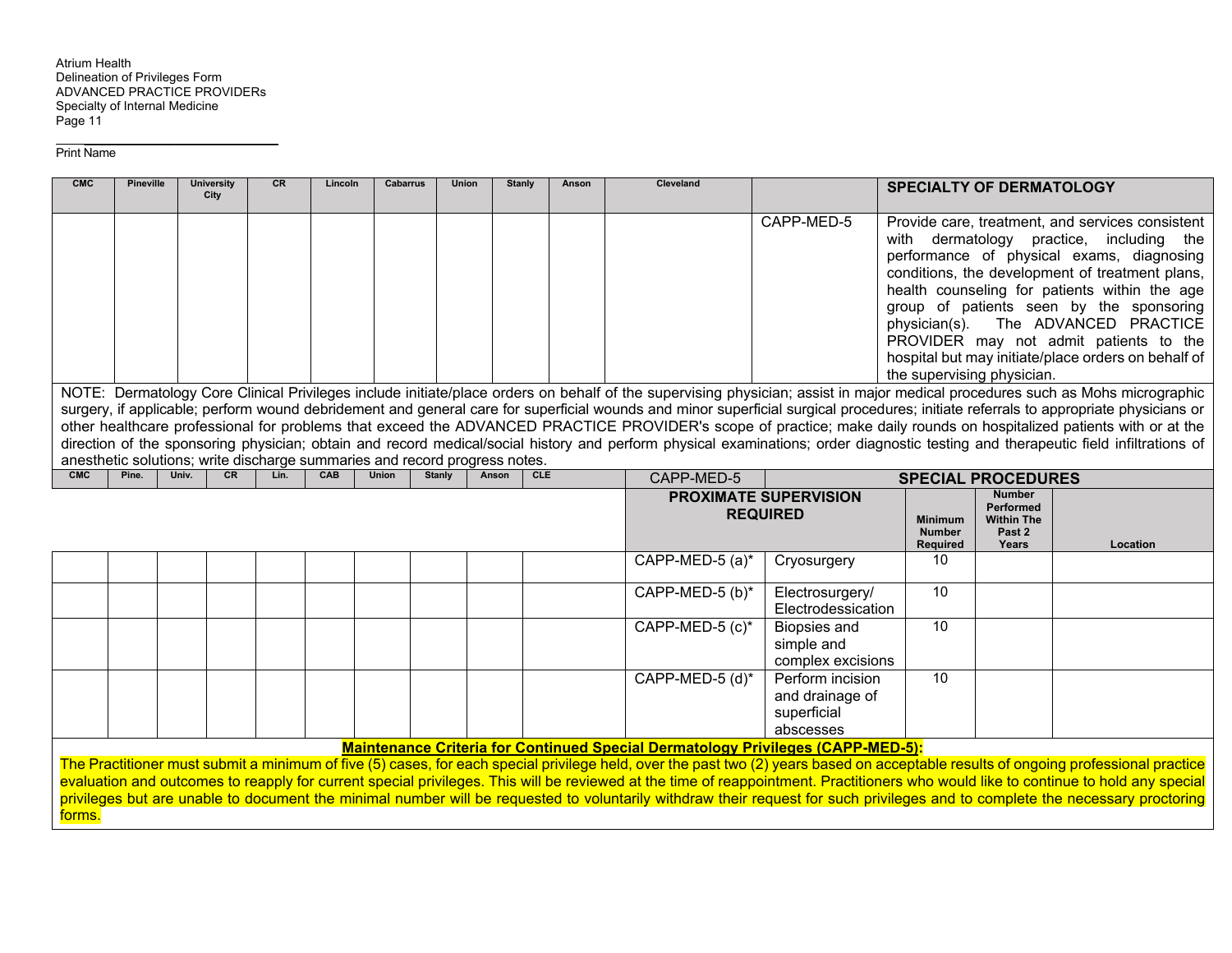Print Name

| <b>CMC</b> | <b>Pineville</b> | University<br>City | <b>CR</b> | Lincoln | Cabarrus | <b>Union</b> | Stanly | Anson | Cleveland |              | <b>ENDOCRINOLOGY CORE PRIVILEGES</b>                                                                                                                                                                                                                                                                                                                                                   |
|------------|------------------|--------------------|-----------|---------|----------|--------------|--------|-------|-----------|--------------|----------------------------------------------------------------------------------------------------------------------------------------------------------------------------------------------------------------------------------------------------------------------------------------------------------------------------------------------------------------------------------------|
|            |                  |                    |           |         |          |              |        |       |           | CAPP-MED-6 1 | Provide care, treatment, and services consistent<br>with endocrinology practice, including the<br>performance of physical exams, diagnosing<br>conditions, the development of treatment plans,<br>health counseling for patients. The ADVANCED<br>PRACTICE PROVIDER may not admit patients to<br>the hospital but may initiate/place orders on behalf<br>of the supervising physician. |

The ADVANCED PRACTICE PROVIDER may, in consultation with the supervising physician, perform the following duties: initiate/place orders on behalf of the supervising physician; initiate referral to appropriate physician; make daily rounds on hospitalized patients with or at the direction of the supervising physician; obtain and record medical/social history and perform physical examinations; order diagnostic testing and therapeutic modalities; record progress notes; write discharge summaries.

| <b>CMC</b>                                                                                                                                                                                                                                                                                                                                                                                                                                                                                                                                                        | <b>Pineville</b> | <b>University</b><br>City | <b>CR</b> | Lincoln    | <b>Cabarrus</b> | <b>Union</b>  | Stanly | Anson      |  | Cleveland  |                                                 | <b>SPECIALTY OF GASTROENTEROLOGY</b> |                                                 |                                                                                                                                                                                                                                                                                                                                                                                                      |            |
|-------------------------------------------------------------------------------------------------------------------------------------------------------------------------------------------------------------------------------------------------------------------------------------------------------------------------------------------------------------------------------------------------------------------------------------------------------------------------------------------------------------------------------------------------------------------|------------------|---------------------------|-----------|------------|-----------------|---------------|--------|------------|--|------------|-------------------------------------------------|--------------------------------------|-------------------------------------------------|------------------------------------------------------------------------------------------------------------------------------------------------------------------------------------------------------------------------------------------------------------------------------------------------------------------------------------------------------------------------------------------------------|------------|
|                                                                                                                                                                                                                                                                                                                                                                                                                                                                                                                                                                   |                  |                           |           |            |                 |               |        |            |  |            | CAPP-MED-7                                      | of<br>supervising physician.         | patients seen by the                            | Provide care, treatment, and services consistent<br>with gastroenterology practice, including the<br>performance of physical exams, diagnosing<br>conditions, the development of treatment plans,<br>health counseling for patients within the age group<br>physician(s). The ADVANCED PRACTICE<br>PROVIDER may not admit patients to the hospital<br>but may initiate/place orders on behalf of the | sponsoring |
| The ADVANCED PRACTICE PROVIDER may, in consultation with the supervising physician, perform the following duties: initiate/place orders on behalf of the supervising<br>physician; initiate referral to appropriate physician; obtain medical histories and perform physical exams, order radiological studies; make daily rounds on hospitalized patients with<br>or at the direction of the supervising physician; order diagnostic testing and therapeutic modalities; peg tube replacement-mature tract; record progress notes; write discharge<br>summaries. |                  |                           |           |            |                 |               |        |            |  |            |                                                 |                                      |                                                 |                                                                                                                                                                                                                                                                                                                                                                                                      |            |
| <b>CMC</b>                                                                                                                                                                                                                                                                                                                                                                                                                                                                                                                                                        | Pine.            | Univ.<br>CR.              | Lin.      | <b>CAB</b> | Union           | <b>Stanly</b> | Anson  | <b>CLE</b> |  | CAPP-MED-7 |                                                 |                                      | <b>SPECIAL PROCEDURES</b>                       |                                                                                                                                                                                                                                                                                                                                                                                                      |            |
|                                                                                                                                                                                                                                                                                                                                                                                                                                                                                                                                                                   |                  |                           |           |            |                 |               |        |            |  |            | <b>PROXIMATE SUPERVISION</b><br><b>REQUIRED</b> | <b>Minimum</b>                       | <b>Number</b><br>Performed<br><b>Within The</b> |                                                                                                                                                                                                                                                                                                                                                                                                      |            |

|  |  |  |  |  |               | INLWUINLD                                                                                   | <b>Minimum</b><br><b>Number</b><br>Required | <b>Within The</b><br>Past 2<br>Years | Location                                                                                                                                                                                           |
|--|--|--|--|--|---------------|---------------------------------------------------------------------------------------------|---------------------------------------------|--------------------------------------|----------------------------------------------------------------------------------------------------------------------------------------------------------------------------------------------------|
|  |  |  |  |  | CAPP-MED-7(a) | Paracentesis                                                                                | 10                                          |                                      |                                                                                                                                                                                                    |
|  |  |  |  |  |               |                                                                                             |                                             |                                      |                                                                                                                                                                                                    |
|  |  |  |  |  |               | <b>Maintenance Criteria for Continued Special Gastroenterology Privileges (CAPP-MED-7):</b> |                                             |                                      |                                                                                                                                                                                                    |
|  |  |  |  |  |               |                                                                                             |                                             |                                      | The Presidiance must quipmit a minimum of five $(E)$ cases, for each anogial privilege hold, quarthe neet two $(2)$ years becad an essentable requite of angeing professional progrises evaluation |

The Practitioner must submit a minimum of five (5) cases, for each special privilege held, over the past two (2) years based on acceptable results of ongoing professional practice evaluation and outcomes to reapply for current special privileges. This will be reviewed at the time of reappointment. Practitioners who would like to continue to hold any special privileges but are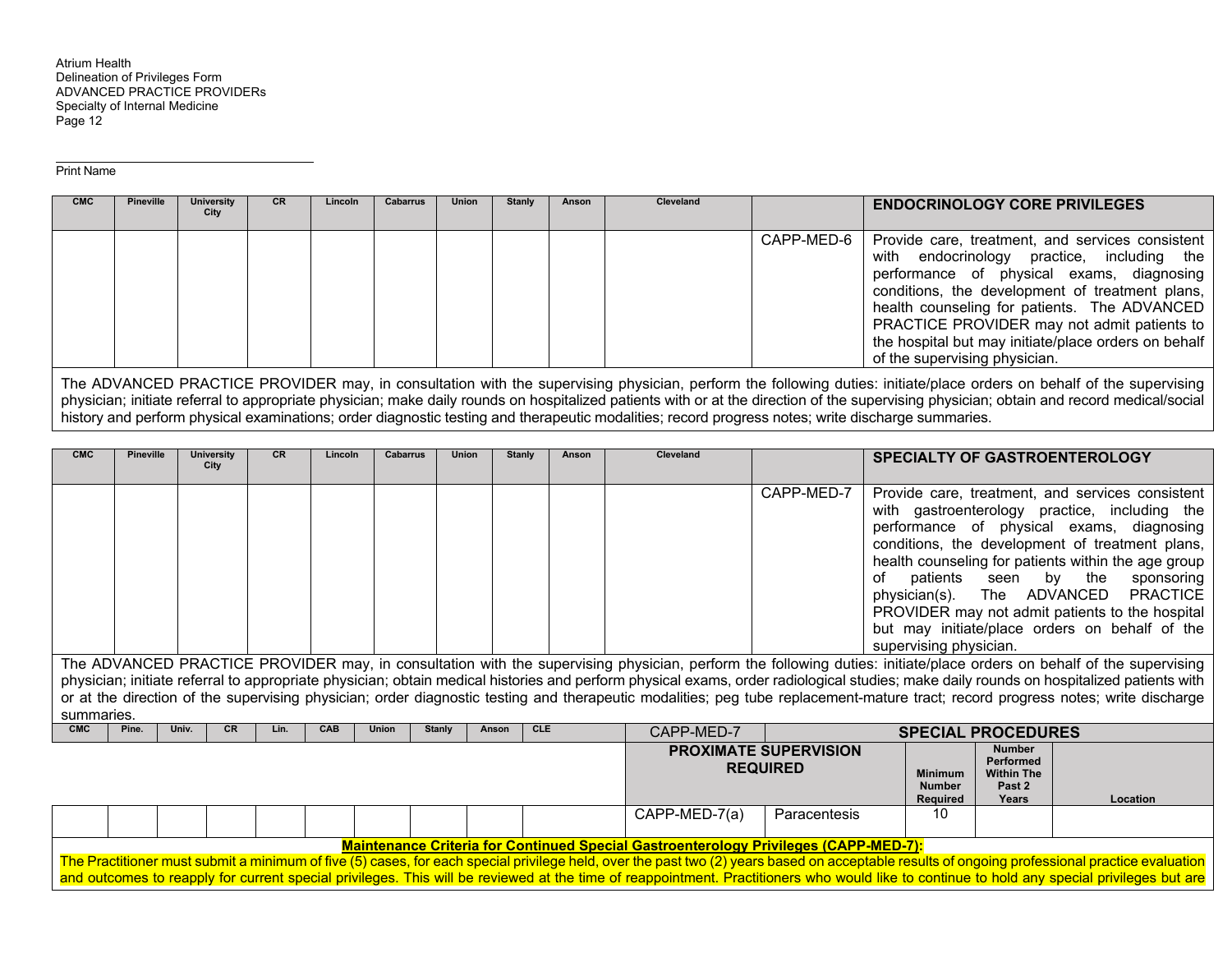unable to document the minimal number will be requested to voluntarily withdraw their request for such privileges and to complete the necessary proctoring forms.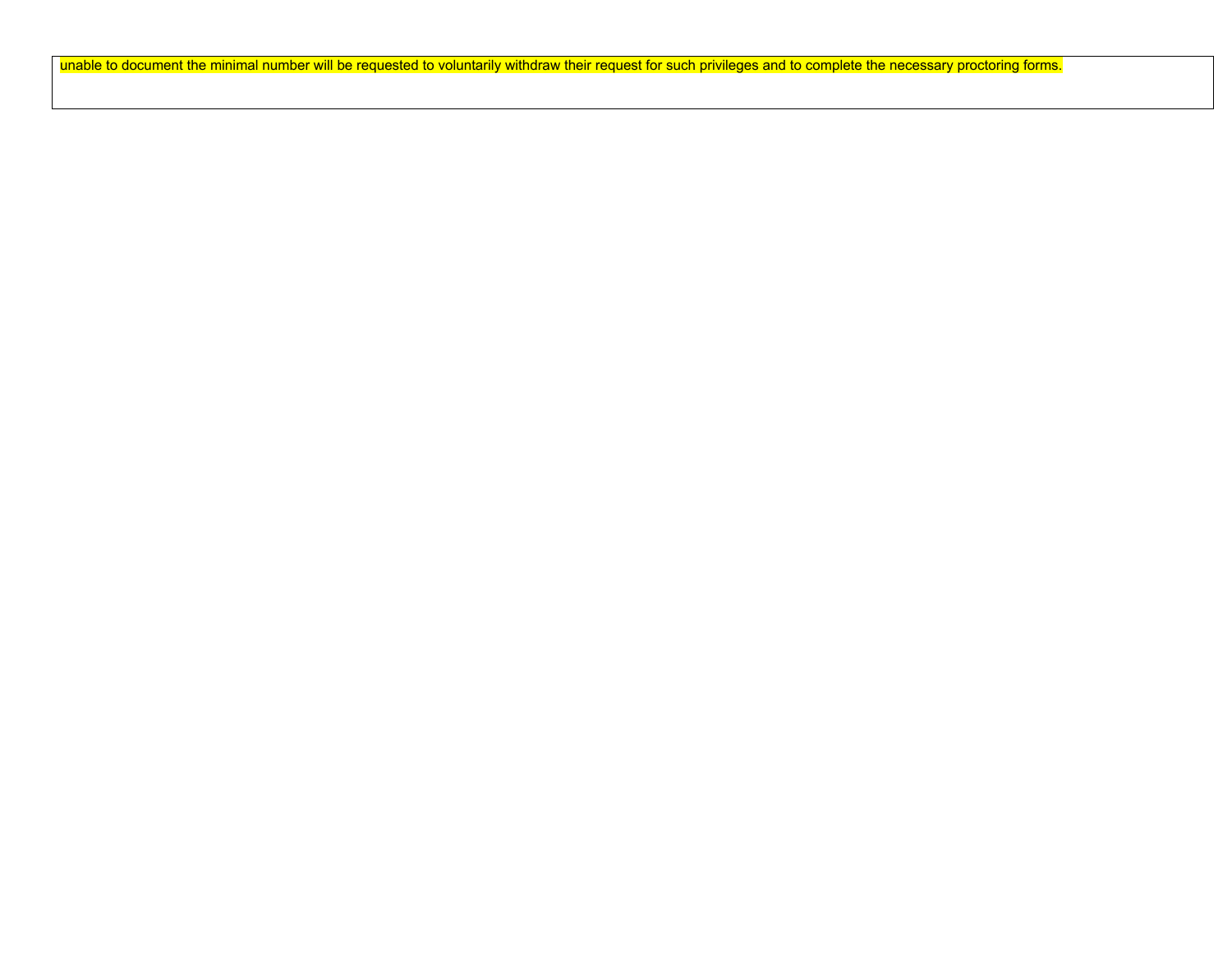Print Name

| CAPP-MED-8                 | <b>CMC</b> | <b>Pineville</b> | University<br>City | <b>CR</b> | Lincoln | <b>Cabarrus</b> | <b>Union</b> | <b>Stanly</b> | Anson | <b>Cleveland</b> | <b>HEMATOLOGY/MEDICAL ONCOLOGY CORE</b><br><b>PRIVILEGES</b>                                                                                                                                                                                                                                                                                                                                                                              |
|----------------------------|------------|------------------|--------------------|-----------|---------|-----------------|--------------|---------------|-------|------------------|-------------------------------------------------------------------------------------------------------------------------------------------------------------------------------------------------------------------------------------------------------------------------------------------------------------------------------------------------------------------------------------------------------------------------------------------|
| the supervising physician. |            |                  |                    |           |         |                 |              |               |       |                  | Provide care, treatment, and services consistent<br>with hematology/oncology practice, including the<br>performance of physical exams, diagnosing<br>conditions, the development of treatment plans,<br>health counseling for patients within the age<br>group of patients seen by the sponsoring<br>physician(s). The ADVANCED PRACTICE<br>PROVIDER may not admit patients to the<br>hospital but may initiate/place orders on behalf of |

The ADVANCED PRACTICE PROVIDER may, in consultation with the supervising physician, perform the following duties: initiate/place orders on behalf of the supervising physician; initiate referral to appropriate physician or other healthcare professional of problems that exceed the ADVANCED PRACTICE PROVIDERs scope of practice; make daily rounds on hospitalized patients with or at the direction of the supervising physician; obtain and record medical/social history and perform physical examinations; perform field infiltrations of anesthetic solutions; order diagnostic testing and therapeutic modalities; record progress notes; write discharge summaries; lumbar puncture.

| <b>CMC</b> | Pine. | Univ. | <b>CR</b> | Lin. | <b>CAB</b> | <b>Union</b> | <b>Stanly</b> | Anson | <b>CLE</b> | CAPP-MED-8                                      |                                                              |                                             | <b>SPECIAL PROCEDURES</b>                                   |          |
|------------|-------|-------|-----------|------|------------|--------------|---------------|-------|------------|-------------------------------------------------|--------------------------------------------------------------|---------------------------------------------|-------------------------------------------------------------|----------|
|            |       |       |           |      |            |              |               |       |            | <b>PROXIMATE SUPERVISION</b><br><b>REQUIRED</b> |                                                              | <b>Minimum</b><br><b>Number</b><br>Required | Number<br>Performed<br><b>Within The</b><br>Past 2<br>Years | Location |
|            |       |       |           |      |            |              |               |       |            | CAPP-MED-8(a)*                                  | <b>Bone Marrow</b><br>Aspiration and<br><b>Biopsy</b>        | 10                                          |                                                             |          |
|            |       |       |           |      |            |              |               |       |            | $CAPP-MED-8(c)*$                                | Administration of<br>Intrathecal<br>Antineoplastic<br>Agents | b                                           |                                                             |          |
|            |       |       |           |      |            |              |               |       |            | $CAPP-MED-8(d)^*$                               | Punch Biopsy                                                 | 10                                          |                                                             |          |
|            |       |       |           |      |            |              |               |       |            | $CAPP-MED-8(g)^*$                               | Fat Pad Aspirate                                             | 5                                           |                                                             |          |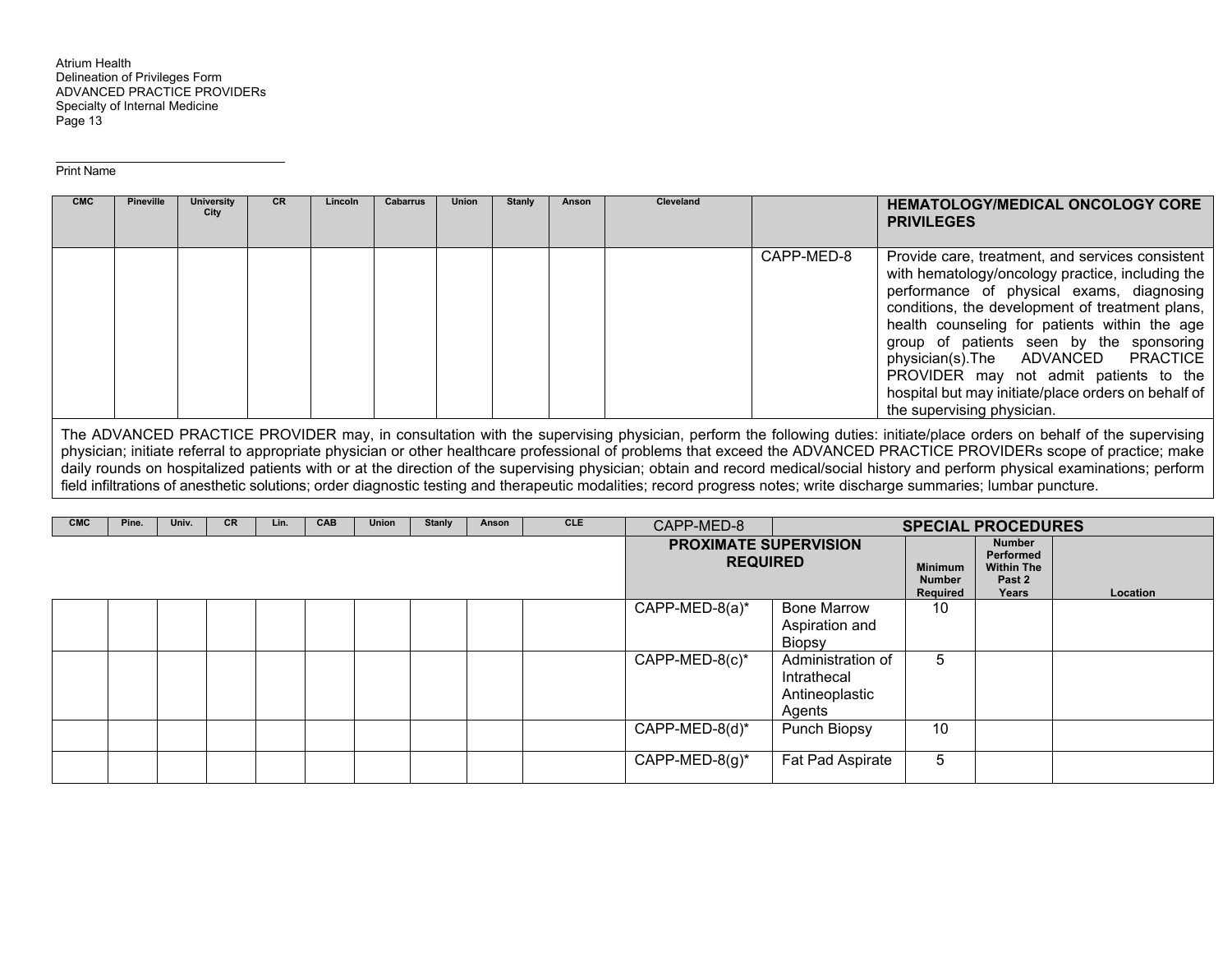Print Name

## **Maintenance Criteria for Continued Special Privileges (CAPP-MED-8a, c, d):**

The Practitioner must submit a representative sample of a minimum of ten (10) cases, to include at least two (2) cases for each special privilege held, over the past two (2) years based on acceptable results of ongoing professional practice evaluation and outcomes to reapply for current special privileges. This will be reviewed at the time of reappointment. Practitioners who would like to continue to hold any special privileges but are unable to document the minimal number will be requested to voluntarily withdraw their request for such privileges and to complete the necessary proctoring forms.

### **Maintenance Criteria for Continued Special Privileges (CAPP-MED-8g):**

The Practitioner must submit two (2) cases every two (2) years based on acceptable results of ongoing professional practice evaluation and outcomes to reapply for current special privileges. This will be reviewed at the time of reappointment. Practitioners who would like to continue to hold any special privileges but are unable to document the minimal number will be requested to voluntarily withdraw their request for such privileges and to complete the necessary proctoring forms

| <b>CMC</b> | Pine. | Univ. | <b>CR</b> | Lin. | CAB | <b>Union</b> | <b>Stanly</b> | Anson | <b>CLE</b> | CAPP-MED-8     |                                                                                                                                                                     |                                                    | <b>SPECIAL PROCEDURES</b>                                   |          |
|------------|-------|-------|-----------|------|-----|--------------|---------------|-------|------------|----------------|---------------------------------------------------------------------------------------------------------------------------------------------------------------------|----------------------------------------------------|-------------------------------------------------------------|----------|
|            |       |       |           |      |     |              |               |       |            |                | PROXIMATE SUPERVISION REQUIRED                                                                                                                                      | <b>Minimum</b><br><b>Number</b><br><b>Required</b> | Number<br>Performed<br><b>Within The</b><br>Past 2<br>Years | Location |
|            |       |       |           |      |     |              |               |       |            | CAPP-MED-8(e)* | Write<br>oral/subcutaneous/Intra<br>muscular/ intravenous/<br>intraperitoneal<br>antineoplastic agents<br>per protocol prescribed<br>by the attending<br>oncologist | 30                                                 |                                                             |          |

APPLICANT MUST:

1. (a) Show evidence of qualification by completion of a six (6) month formal training program with in the past two (2) years; **OR**  (b) Submit documentation of experience of writing at least thirty (30) cases of oral/subcutaneous/intramuscular and/or intravenous/intraperitoneal antineoplastic agents within the past two (2) years.

In reviewing requests for privileges, the Credentials Committee will determine if the course content or experience are judged to be satisfactory for the recommendation of privileges.

- I. Formal Training Program Please include the location, dates, type of program and the name and address of the practitioner responsible for your training.
- II. Post Graduate Program Please include course description, copy of course certificate and the name and address of the practitioner responsible for your training.
- III. Prescribing Experience at Other Hospitals: Please provide a list of cases and the name and address of the supervising/collaborating physician.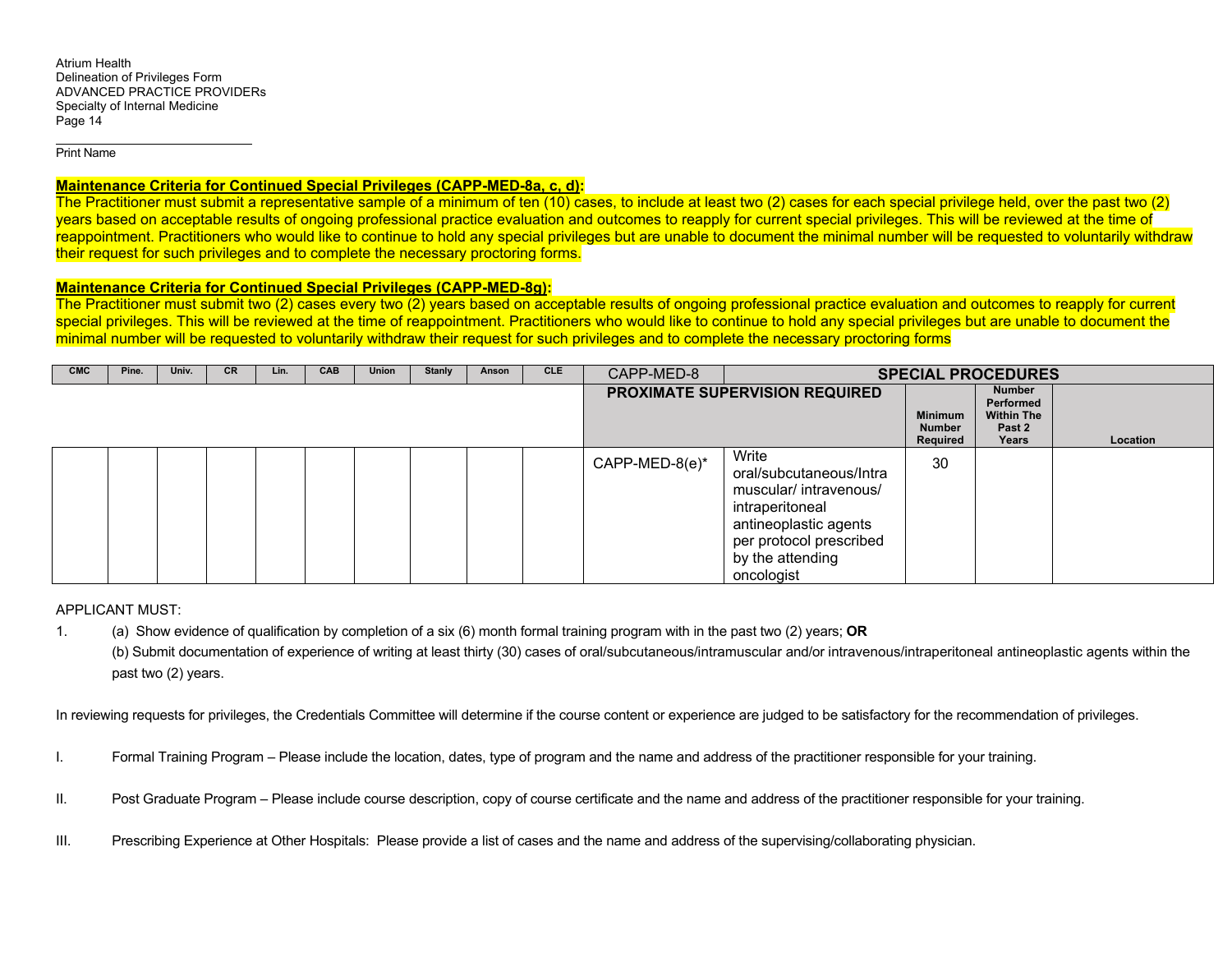Print Name

| <b>CMC</b> | Pine. | Univ. | СR | Lin. | <b>CAB</b> | <b>Union</b> | <b>Stanly</b> | Anson | CLE. | CAPP-MED-8     |                                       |                                             | <b>SPECIAL PROCEDURES</b>                                          |          |
|------------|-------|-------|----|------|------------|--------------|---------------|-------|------|----------------|---------------------------------------|---------------------------------------------|--------------------------------------------------------------------|----------|
|            |       |       |    |      |            |              |               |       |      |                | <b>GENERAL SUPERVISION REQUIRED</b>   | <b>Minimum</b><br><b>Number</b><br>Required | <b>Number</b><br>Performed<br><b>Within The</b><br>Past 2<br>Years | Location |
|            |       |       |    |      |            |              |               |       |      | CAPP-MED-8(f)* | Extracorporeal<br>photopheresis (ECP) |                                             |                                                                    |          |

## **Maintenance Criteria for Continued Special Privileges (CAPP-MED-8f):**

The Practitioner must submit two (2) cases every two (2) years based on acceptable results of ongoing professional practice evaluation and outcomes to reapply for current special privileges. This will be reviewed at the time of reappointment. Practitioners who would like to continue to hold any special privileges but are unable to document the minimal number will be requested to voluntarily withdraw their request for such privileges and to complete the necessary proctoring forms

| <b>CMC</b> | <b>Pineville</b> | <b>University</b><br>City | <b>CR</b> | Lincoln    | Cabarrus     | <b>Union</b>  | <b>Stanly</b> | Anson      | Cleveland                                                                                                         |                                                                                                                                                                                         | <b>HOSPITALIST CORE PRIVILEGES</b>          |                                                                           |                                                                                                                                                                                                                                                                                                                                                                                                                                                                                                    |
|------------|------------------|---------------------------|-----------|------------|--------------|---------------|---------------|------------|-------------------------------------------------------------------------------------------------------------------|-----------------------------------------------------------------------------------------------------------------------------------------------------------------------------------------|---------------------------------------------|---------------------------------------------------------------------------|----------------------------------------------------------------------------------------------------------------------------------------------------------------------------------------------------------------------------------------------------------------------------------------------------------------------------------------------------------------------------------------------------------------------------------------------------------------------------------------------------|
|            |                  |                           |           |            |              |               |               |            |                                                                                                                   | CAPP-MED-9<br>The ADVANCED PRACTICE PROVIDER may, in consultation with the supervising physician, perform the following duties: initiate/place orders on behalf of the supervising      |                                             |                                                                           | Provide care, treatment, and services consistent<br>with hospitalist practice, including performance of<br>History & Physicals, interpretation of labs and<br>diagnosing conditions, the development of<br>treatment plans, health counseling for patients<br>within the age group of patients seen by the<br>sponsoring physician(s). The ADVANCED<br>PRACTICE PROVIDER may not admit patients<br>to the hospital but may initiate/placement of<br>orders on behalf of the supervising physician. |
|            |                  |                           |           |            |              |               |               |            |                                                                                                                   | physician; initiate referral to appropriate physician; perform History & Physicals; make daily rounds on hospitalized patients with, or at the direction of, the supervising physician; |                                             |                                                                           |                                                                                                                                                                                                                                                                                                                                                                                                                                                                                                    |
|            |                  |                           |           |            |              |               |               |            | order and interpret diagnostic tests and therapeutic modalities; write progress notes; write discharge summaries. |                                                                                                                                                                                         |                                             |                                                                           |                                                                                                                                                                                                                                                                                                                                                                                                                                                                                                    |
| <b>CMC</b> | Pine.            | Univ.<br><b>CR</b>        | Lin.      | <b>CAB</b> | <b>Union</b> | <b>Stanly</b> | Anson         | <b>CLE</b> | CAPP-MED-9                                                                                                        |                                                                                                                                                                                         | <b>SPECIAL PROCEDURES</b>                   |                                                                           |                                                                                                                                                                                                                                                                                                                                                                                                                                                                                                    |
|            |                  |                           |           |            |              |               |               |            |                                                                                                                   | PROXIMATE SUPERVISION REQUIRED                                                                                                                                                          | <b>Minimum</b><br><b>Number</b><br>Required | <b>Number</b><br><b>Performed</b><br><b>Within The</b><br>Past 2<br>Years | Location                                                                                                                                                                                                                                                                                                                                                                                                                                                                                           |
|            |                  |                           |           |            |              |               |               |            | CAPP-MED-9 $(a)^*$                                                                                                | Insertion of Central<br><b>Venous Catheters</b>                                                                                                                                         | 10                                          |                                                                           |                                                                                                                                                                                                                                                                                                                                                                                                                                                                                                    |

#### **Maintenance Criteria for Continued Special Privileges (CAPP-MED-9):**

The Practitioner must submit a representative sample of a minimum of ten (10) cases, to include at least two (2) cases for each special privilege held, over the past two (2) years based on acceptable results of ongoing professional practice evaluation and outcomes to reapply for current special privileges. This will be reviewed at the time of reappointment. Practitioners who would like to continue to hold any special privileges but are unable to document the minimal number will be requested to voluntarily withdraw their request for such privileges and to complete the necessary proctoring forms.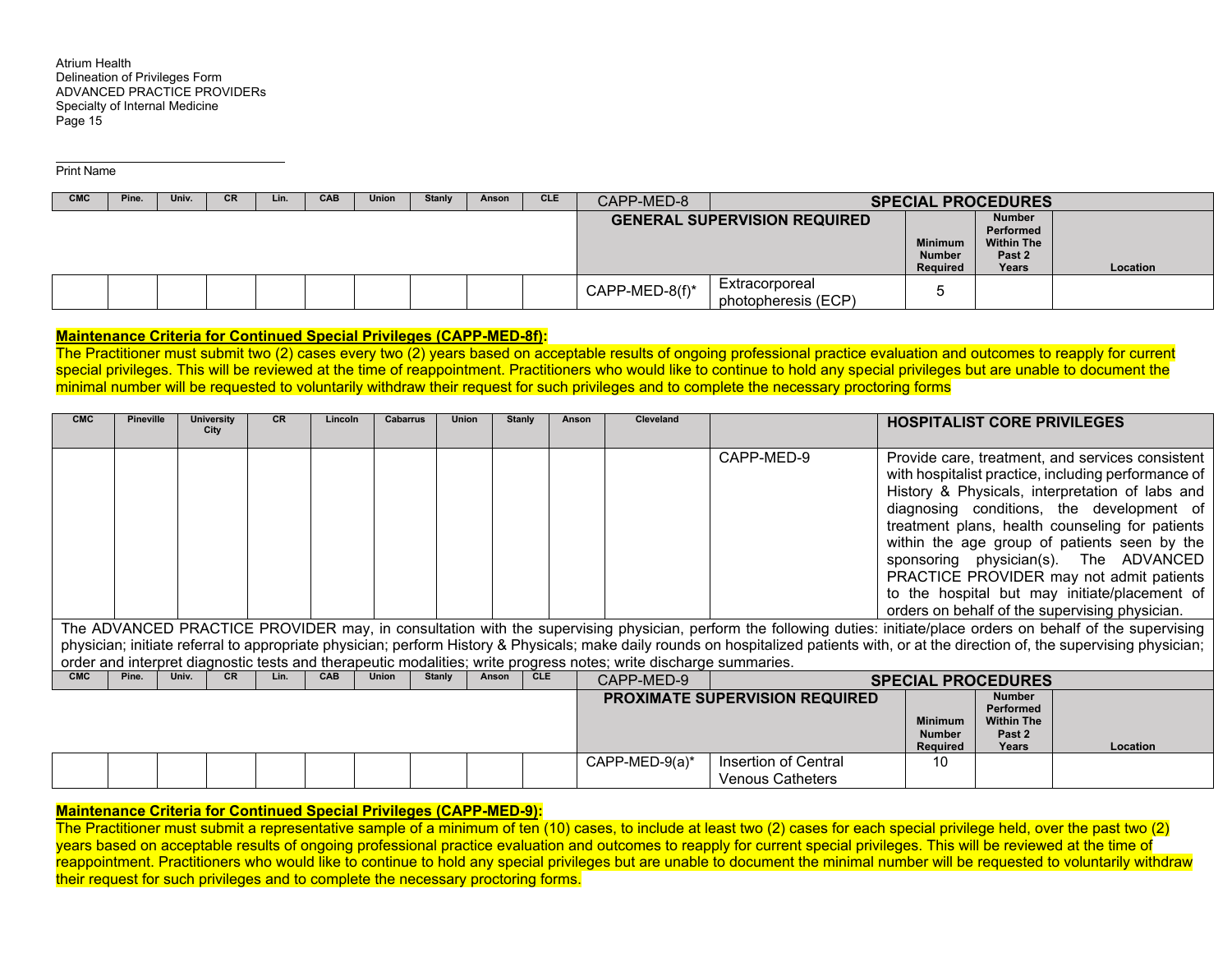#### Print Name

lumbar puncture.

| <b>CMC</b> | <b>Pineville</b> | University<br>City | CR | Lincoln | <b>Cabarrus</b> | <b>Union</b> | <b>Stanly</b> | Anson | Cleveland |             | <b>INFECTIOUS DISEASES CORE PRIVILEGES</b>                                                                                                                                                                                                                                                                                                                                                                                                                                                                                                                |
|------------|------------------|--------------------|----|---------|-----------------|--------------|---------------|-------|-----------|-------------|-----------------------------------------------------------------------------------------------------------------------------------------------------------------------------------------------------------------------------------------------------------------------------------------------------------------------------------------------------------------------------------------------------------------------------------------------------------------------------------------------------------------------------------------------------------|
|            |                  |                    |    |         |                 |              |               |       |           | CAPP-MED-10 | Provide care, treatment, and services consistent<br>with Infectious Disease practice, including the<br>performance of physical exams, diagnosing<br>conditions, the development of treatment plans,<br>health counseling for patients within the age<br>group of patients seen by the sponsoring<br>physician(s). The ADVANCED PRACTICE<br>PROVIDER may not admit patients to the<br>hospital but may initiate/place orders on behalf of<br>the supervising physician.                                                                                    |
|            |                  |                    |    |         |                 |              |               |       |           |             | The ADVANCED PRACTICE PROVIDER may, in consultation with the supervising physician, perform the following duties: initiate/place orders on behalf of the supervising<br>physician; perform wound debridement and general care for superficial wounds and minor superficial surgical procedures; initiate referral to appropriate physician; make daily rounds<br>on hospitalized patients with or at the direction of the supervising physician; obtain and record medical/social history and perform physical examinations; order diagnostic testing and |

therapeutic modalities; perform field infiltrations of anesthetic solutions; perform incision and drainage of superficial abscesses; record progress notes; write discharge summaries;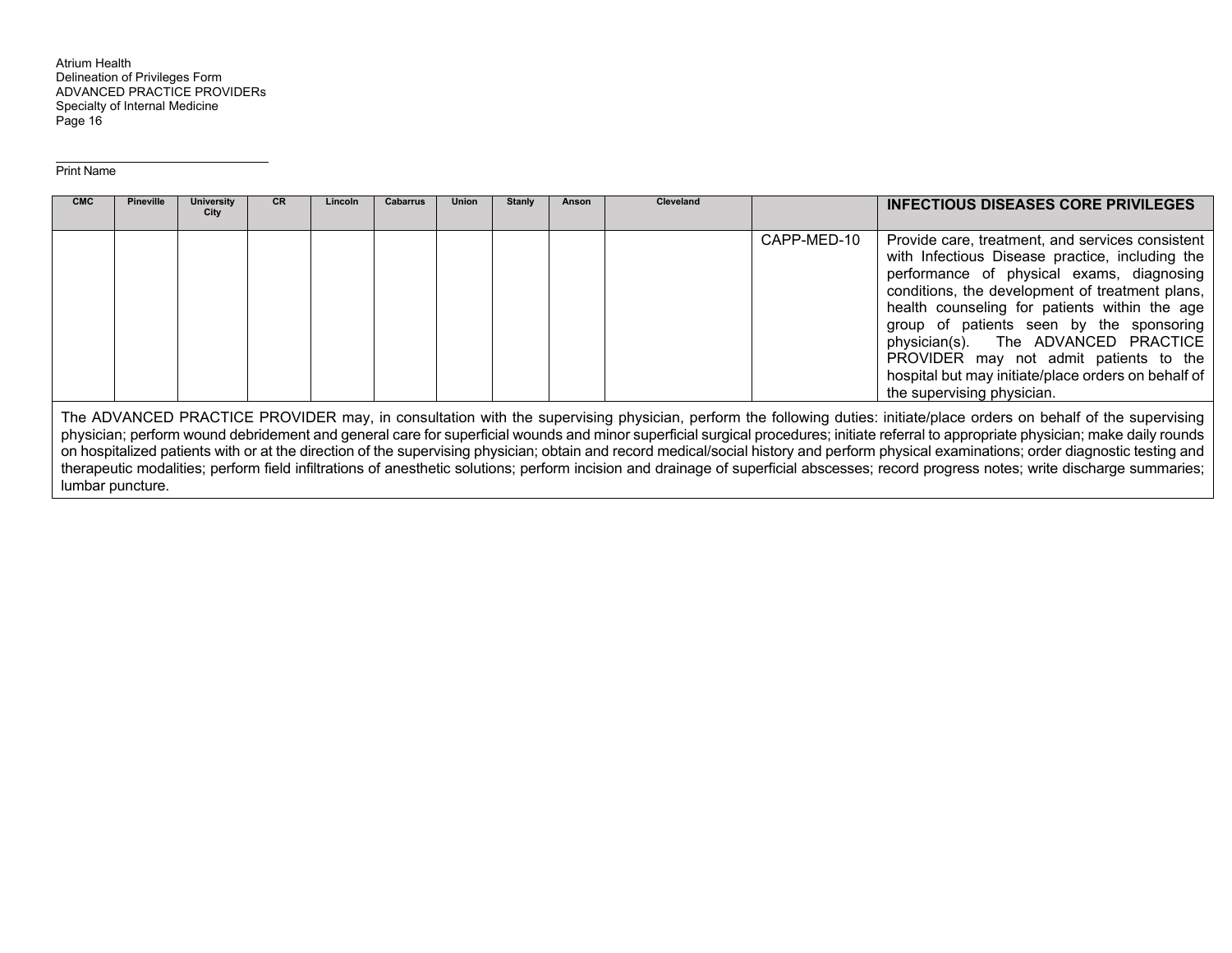$\overline{\phantom{a}}$  , and the set of the set of the set of the set of the set of the set of the set of the set of the set of the set of the set of the set of the set of the set of the set of the set of the set of the set of the s

Print Name

| <b>CMC</b> | <b>Pineville</b> |       | <b>University</b><br>City | <b>CR</b> | Lincoln                                                      | Cabarrus     | Union         | <b>Stanly</b> | Anson      | <b>Cleveland</b> |                                                | <b>NEPHROLOGY CORE PRIVILEGES</b>                  |                                                                                      |                                                                                                                                                                                                                                                                                                                                                                                                                                                                                                                                                                                                                                                                                                                                                        |
|------------|------------------|-------|---------------------------|-----------|--------------------------------------------------------------|--------------|---------------|---------------|------------|------------------|------------------------------------------------|----------------------------------------------------|--------------------------------------------------------------------------------------|--------------------------------------------------------------------------------------------------------------------------------------------------------------------------------------------------------------------------------------------------------------------------------------------------------------------------------------------------------------------------------------------------------------------------------------------------------------------------------------------------------------------------------------------------------------------------------------------------------------------------------------------------------------------------------------------------------------------------------------------------------|
|            |                  |       |                           |           |                                                              |              |               |               |            |                  | CAPP-MED-11                                    | physician.                                         |                                                                                      | Provide care, treatment, and services consistent<br>with nephrology practice with a focus on care that<br>promotes health, prevents kidney disease,<br>presents and/or manages the complications of<br>acute and chronic disease, and prevents<br>disability for patients within the age group of<br>patients seen by the supervising physician. The<br>ADVANCED PRACTICE PROVIDER may not<br>admit patients to the hospital but may<br>initiate/place orders on behalf of the supervising                                                                                                                                                                                                                                                             |
|            |                  |       |                           |           | abscesses; record progress notes; write discharge summaries. |              |               |               |            |                  |                                                |                                                    |                                                                                      | The ADVANCED PRACTICE PROVIDER may, in consultation with the supervising physician, perform the following duties: initiate/place orders on behalf of the supervising<br>physician; perform wound debridement and general care for superficial wounds and minor superficial surgical procedures; initiate referral to appropriate physician; make daily rounds<br>on hospitalized patients with or at the direction of the supervising physician; obtain and record medical/social history and perform physical examinations including rectal and genitor-<br>urinary examinations as indicated; order diagnostic testing and therapeutic modalities; perform field infiltrations of anesthetic solutions; perform incision and drainage of superficial |
| <b>CMC</b> | Pine.            | Univ. | <b>CR</b>                 | Lin.      | <b>CAB</b>                                                   | <b>Union</b> | <b>Stanly</b> | Anson         | <b>CLE</b> | CAPP-MED-11      |                                                | <b>SPECIAL PROCEDURES</b>                          |                                                                                      |                                                                                                                                                                                                                                                                                                                                                                                                                                                                                                                                                                                                                                                                                                                                                        |
|            |                  |       |                           |           |                                                              |              |               |               |            |                  | <b>PERSONAL SUPERVISION</b><br><b>REQUIRED</b> | <b>Minimum</b><br><b>Number</b><br><b>Required</b> | <b>Number</b><br><b>Performed</b><br><b>Within The</b><br>Past <sub>2</sub><br>Years | Location                                                                                                                                                                                                                                                                                                                                                                                                                                                                                                                                                                                                                                                                                                                                               |
|            |                  |       |                           |           |                                                              |              |               |               |            | CAPP-MED-11(a)*  | Placement of<br>Femoral or Internal            | 10                                                 |                                                                                      |                                                                                                                                                                                                                                                                                                                                                                                                                                                                                                                                                                                                                                                                                                                                                        |

| CAPP-MED-11(b)*<br>10<br>Remove<br>Permacaths |  |  |  |  |  |  | Jugular Vascular<br>Catheters |  |  |
|-----------------------------------------------|--|--|--|--|--|--|-------------------------------|--|--|
|                                               |  |  |  |  |  |  |                               |  |  |

## **Maintenance Criteria for Continued Special Privileges (CAPP-MED-11):**

The Practitioner must submit a representative sample of a minimum of ten (10) cases, to include at least two (2) cases for each special privilege held, over the past two (2) years based on acceptable results of ongoing professional practice evaluation and outcomes to reapply for current special privileges. This will be reviewed at the time of reappointment. Practitioners who would like to continue to hold any special privileges but are unable to document the minimal number will be requested to voluntarily withdraw their request for such privileges and to complete the necessary proctoring forms.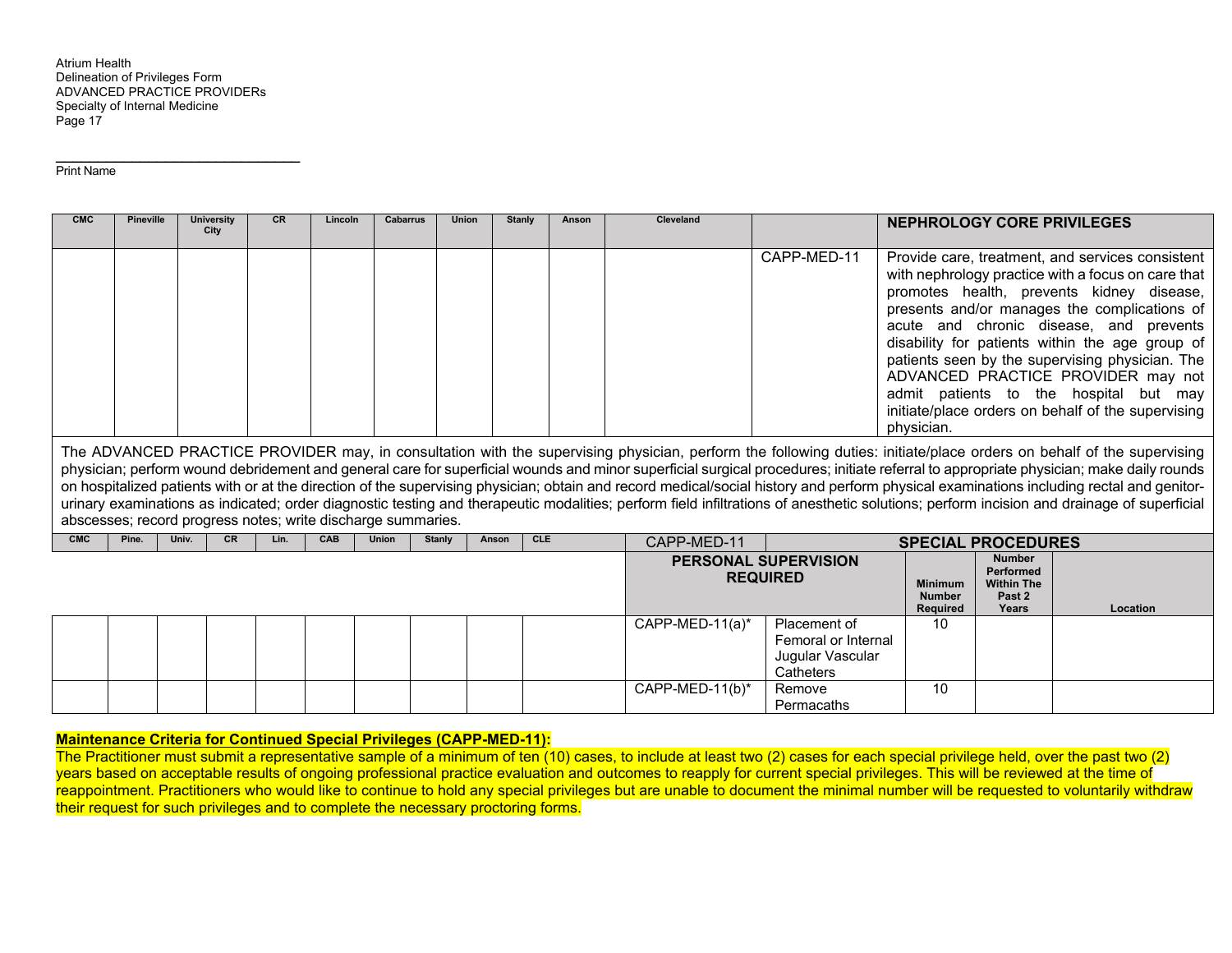#### Print Name

| <b>CMC</b> | <b>Pineville</b> | University | <b>CR</b> | Lincoln | <b>Cabarrus</b> | <b>Union</b> | Stanly | Anson | <b>Cleveland</b> |             | <b>PULMONARY DISEASE CORE PRIVILEGES</b>                                                                                                                                                                                                                                                                                                                                                                                                                        |
|------------|------------------|------------|-----------|---------|-----------------|--------------|--------|-------|------------------|-------------|-----------------------------------------------------------------------------------------------------------------------------------------------------------------------------------------------------------------------------------------------------------------------------------------------------------------------------------------------------------------------------------------------------------------------------------------------------------------|
|            |                  | City       |           |         |                 |              |        |       |                  |             |                                                                                                                                                                                                                                                                                                                                                                                                                                                                 |
|            |                  |            |           |         |                 |              |        |       |                  | CAPP-MED-12 | Provide care, treatment, and services consistent<br>with a Pulmonary practice, including the<br>performance of physical exams, diagnosing<br>conditions, the development of treatment plans,<br>health counseling for patients within the age<br>group of patients seen by the sponsoring<br>physician(s). The ADVANCED PRACTICE<br>PROVIDER may not admit patients to the<br>hospital but may initiate/place orders on behalf of<br>the supervising physician. |
|            |                  |            |           |         |                 |              |        |       |                  |             | The ADVANCED PRACTICE PROVIDER may, in consultation with the supervising physician, perform the following duties: initiate/place orders on behalf of the supervising                                                                                                                                                                                                                                                                                            |

physician; initiate referral to appropriate physician; make daily rounds on hospitalized patients with or at the direction of the supervising physician; obtain and record medical/social history and perform physical examinations; order diagnostic testing and therapeutic modalities; remove chest tubes; perform field infiltrations of anesthetic solutions; record progress notes; write discharge summaries.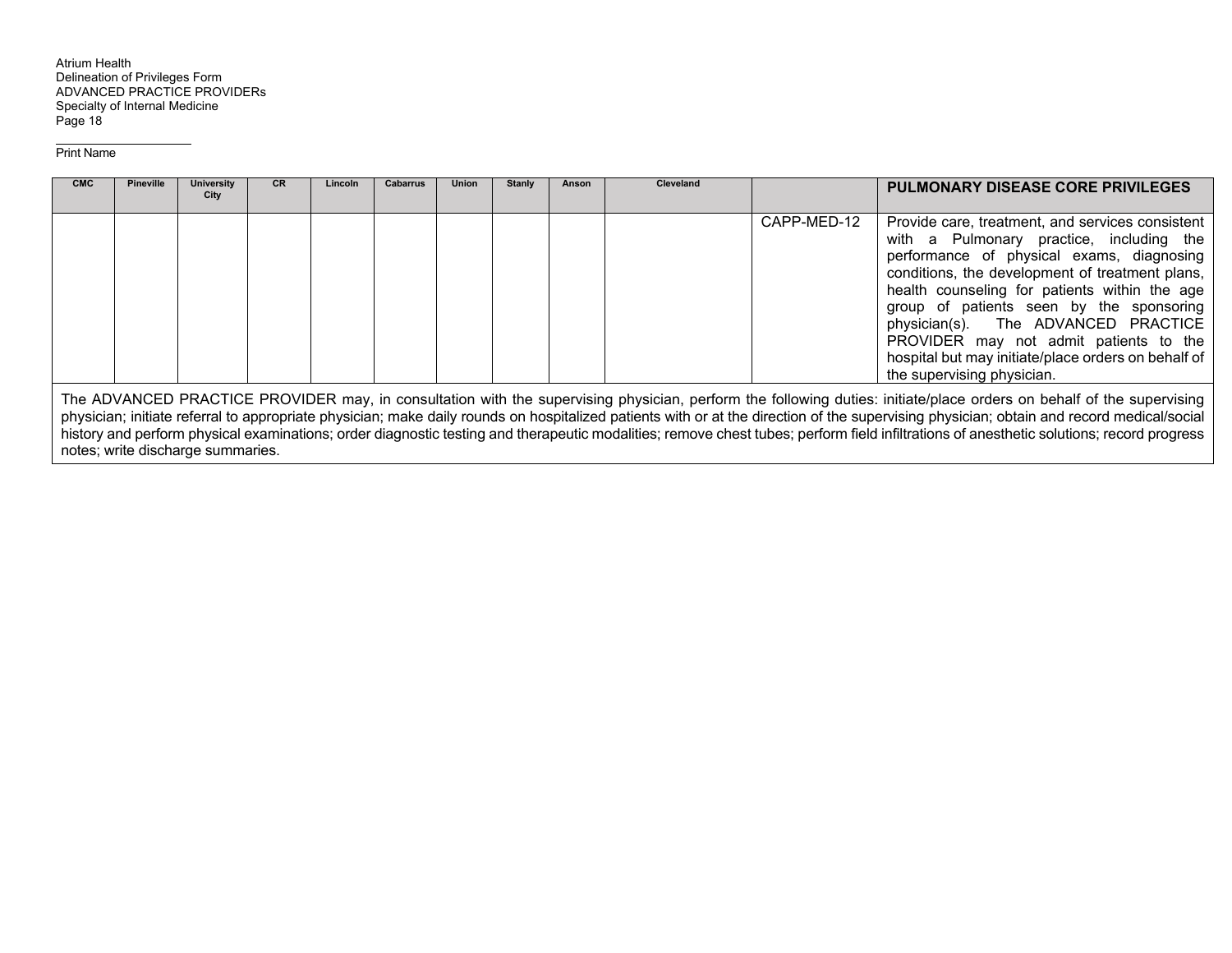#### Print Name

| <b>CMC</b> | <b>Pineville</b> |       | <b>University</b> | <b>CR</b> | Lincoln | <b>Cabarrus</b> | Union  |       | <b>Stanly</b> | Anson      | Cleveland                                                                                                                                         |                                                       |                                                    |                                                                           | <b>RHEUMATOLOGY CORE PRIVILEGES</b>                                                                                                                                                                                                                                                                                                                                                                                             |
|------------|------------------|-------|-------------------|-----------|---------|-----------------|--------|-------|---------------|------------|---------------------------------------------------------------------------------------------------------------------------------------------------|-------------------------------------------------------|----------------------------------------------------|---------------------------------------------------------------------------|---------------------------------------------------------------------------------------------------------------------------------------------------------------------------------------------------------------------------------------------------------------------------------------------------------------------------------------------------------------------------------------------------------------------------------|
|            |                  |       | City              |           |         |                 |        |       |               |            |                                                                                                                                                   |                                                       |                                                    |                                                                           |                                                                                                                                                                                                                                                                                                                                                                                                                                 |
|            |                  |       |                   |           |         |                 |        |       |               |            |                                                                                                                                                   | CAPP-MED-13                                           | of the supervising physician.                      |                                                                           | Provide care, treatment, and services consistent<br>with Rheumatology practice, including the<br>performance of physical exams, diagnosing<br>conditions, the development of treatment plans,<br>health counseling for patients within the age<br>group of patients seen by the sponsoring<br>physician(s). The ADVANCED PRACTICE<br>PROVIDER may not admit patients to the<br>hospital but may initiate/place orders on behalf |
|            |                  |       |                   |           |         |                 |        |       |               |            | history and perform physical examinations; order diagnostic testing and therapeutic modalities; record progress notes; write discharge summaries. |                                                       |                                                    |                                                                           | The ADVANCED PRACTICE PROVIDER may, in consultation with the supervising physician, perform the following duties: initiate/place orders on behalf of the supervising<br>physician; initiate referral to appropriate physician; make daily rounds on hospitalized patients with or at the direction of the supervising physician; obtain and record medical/social                                                               |
| <b>CMC</b> | Pine.            | Univ. | <b>CR</b>         | Lin.      | CAB     | <b>Union</b>    | Stanly | Anson |               | <b>CLE</b> | CAPP-MED-13                                                                                                                                       |                                                       | <b>SPECIAL PROCEDURES</b>                          |                                                                           |                                                                                                                                                                                                                                                                                                                                                                                                                                 |
|            |                  |       |                   |           |         |                 |        |       |               |            |                                                                                                                                                   | <b>GENERAL SUPERVISION REQUIRED</b>                   | <b>Minimum</b><br><b>Number</b><br><b>Required</b> | <b>Number</b><br><b>Performed</b><br><b>Within The</b><br>Past 2<br>Years | Location                                                                                                                                                                                                                                                                                                                                                                                                                        |
|            |                  |       |                   |           |         |                 |        |       |               |            | CAPP-MED-13(a)*                                                                                                                                   | Joint Injections                                      | 10                                                 |                                                                           |                                                                                                                                                                                                                                                                                                                                                                                                                                 |
|            |                  |       |                   |           |         |                 |        |       |               |            | CAPP-MED-13(b)*                                                                                                                                   | Cortisone and<br><b>Hyaluronic Acid</b><br>Injections | 10                                                 |                                                                           |                                                                                                                                                                                                                                                                                                                                                                                                                                 |
|            |                  |       |                   |           |         |                 |        |       |               |            | CAPP-MED-13 $(c)^*$                                                                                                                               | <b>Trigger Point</b>                                  | 10                                                 |                                                                           |                                                                                                                                                                                                                                                                                                                                                                                                                                 |

## **Maintenance Criteria for Continued Special Privileges (CAPP-MED-13):**

The Practitioner must submit a representative sample of a minimum of ten (10) cases, to include at least two (2) cases for each special privilege held, over the past two (2) years based on acceptable results of ongoing professional practice evaluation and outcomes to reapply for current special privileges. This will be reviewed at the time of reappointment. Practitioners who would like to continue to hold any special privileges but are unable to document the minimal number will be requested to voluntarily withdraw their request for such privileges and to complete the necessary proctoring forms.

Injections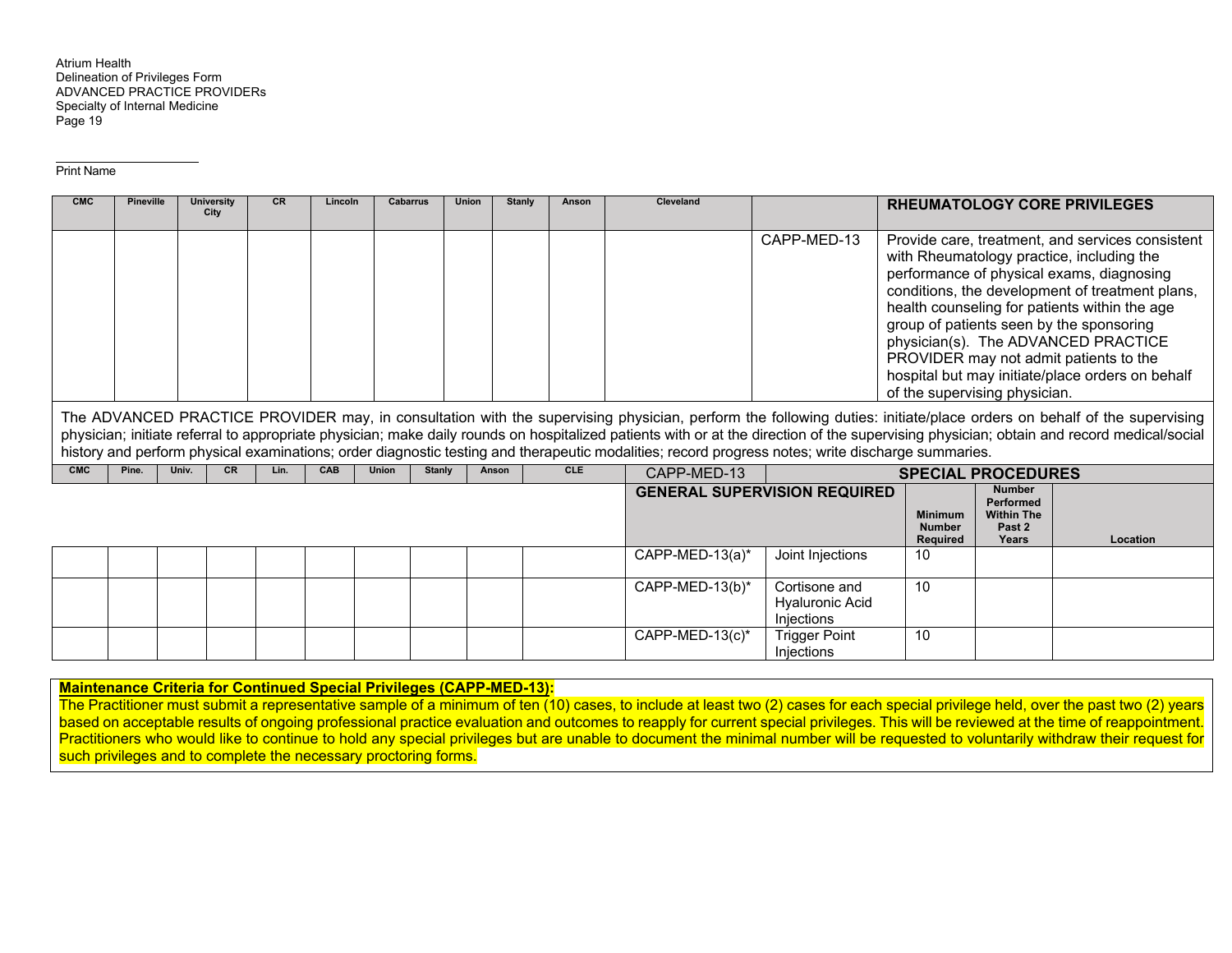| <b>CMC</b> | <b>Pineville</b> | University<br>City | <b>CR</b> | Lincoln | Cabarrus | Union | Stanly | Anson | <b>Cleveland</b> |            | <b>TELEMEDICINE ONLY PRIVILEEGS</b>                                                                                                                                                                                                                                                                                               |
|------------|------------------|--------------------|-----------|---------|----------|-------|--------|-------|------------------|------------|-----------------------------------------------------------------------------------------------------------------------------------------------------------------------------------------------------------------------------------------------------------------------------------------------------------------------------------|
|            |                  |                    |           |         |          |       |        |       |                  | CAPP-MED-T | Provide care, treatment, and services consistent<br>with the practice of the sponsoring physician(s),<br>including the performance of physical exams,<br>diagnosing conditions, the development of<br>treatment plans, health counseling for patients<br>within the age group of patients seen by the<br>sponsoring physician(s). |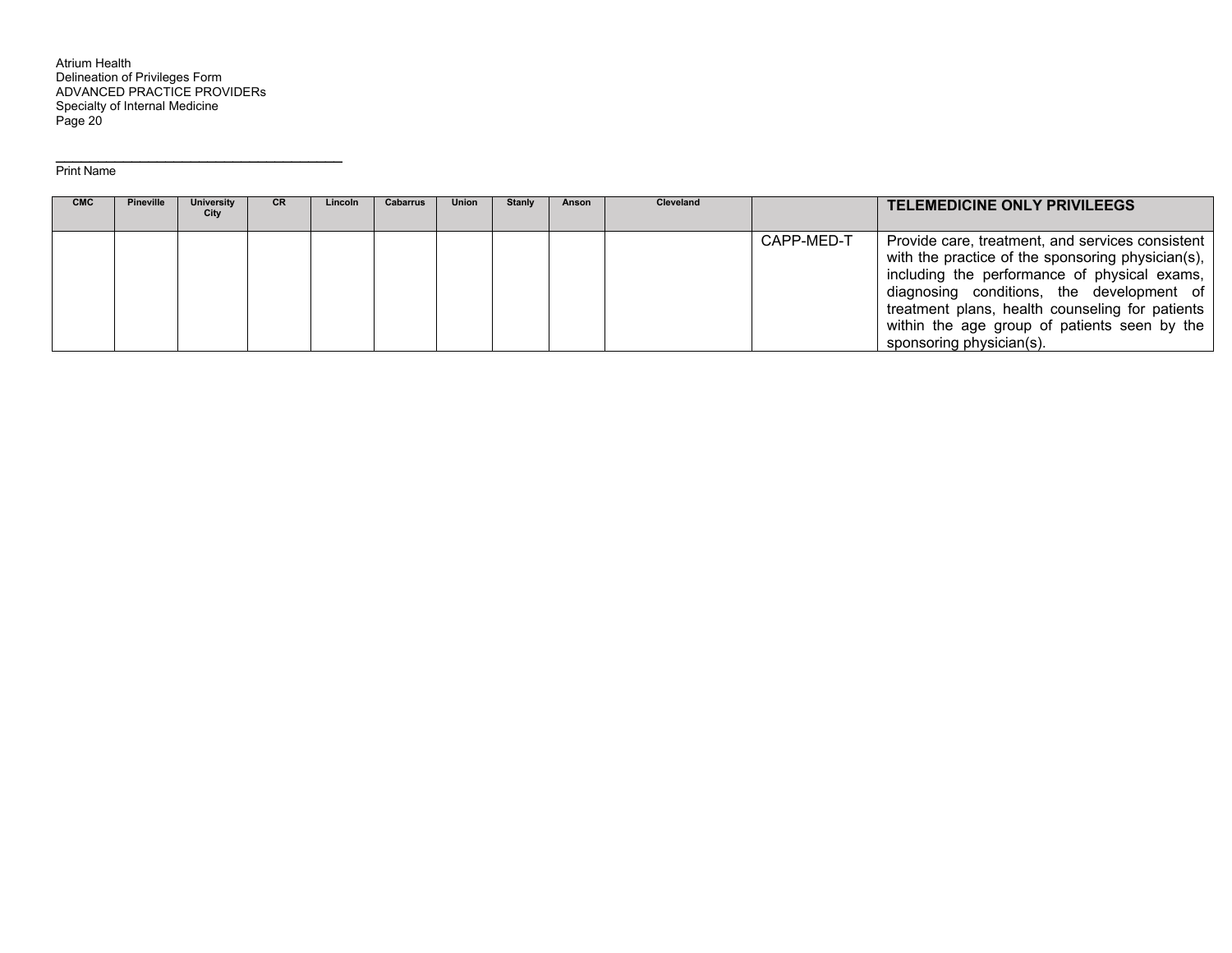## **PRIVILEGES REQUESTED BY:**

I attest that I am not currently a user of illegal drugs or do not currently abuse the use of legal drugs.

I attest that I do not have a physical or mental condition which could affect my motor skills or ability to exercise the clinical privileges requested or that I require an accommodation in order to exercise the privileges requested safely and competently.

I attest that the information provided in my initial application or most recent reappointment is accurate and has not changed, specifically the disclosure questions relating to my licensure or registration, clinical privileges, participation in benefit programs, health status, liability, and work history.

| Date |
|------|
|      |
|      |
| Date |
|      |
| Date |
|      |
|      |

===================================================================================== Approved by the CHS Medical Executive Committee: 02/16/2017; 05/18/2017; 08/17/2017; 09/20/2018, 06/18/2020, AH MEC 02/04/2021; AH MEC 02/03/2022 Approved by the Board of Commissioners: 03/14/2017; 06/13/2017; 09/12/2017; 03/12/2019, 08/11/2020. 02/09/2021; 02/08/2022